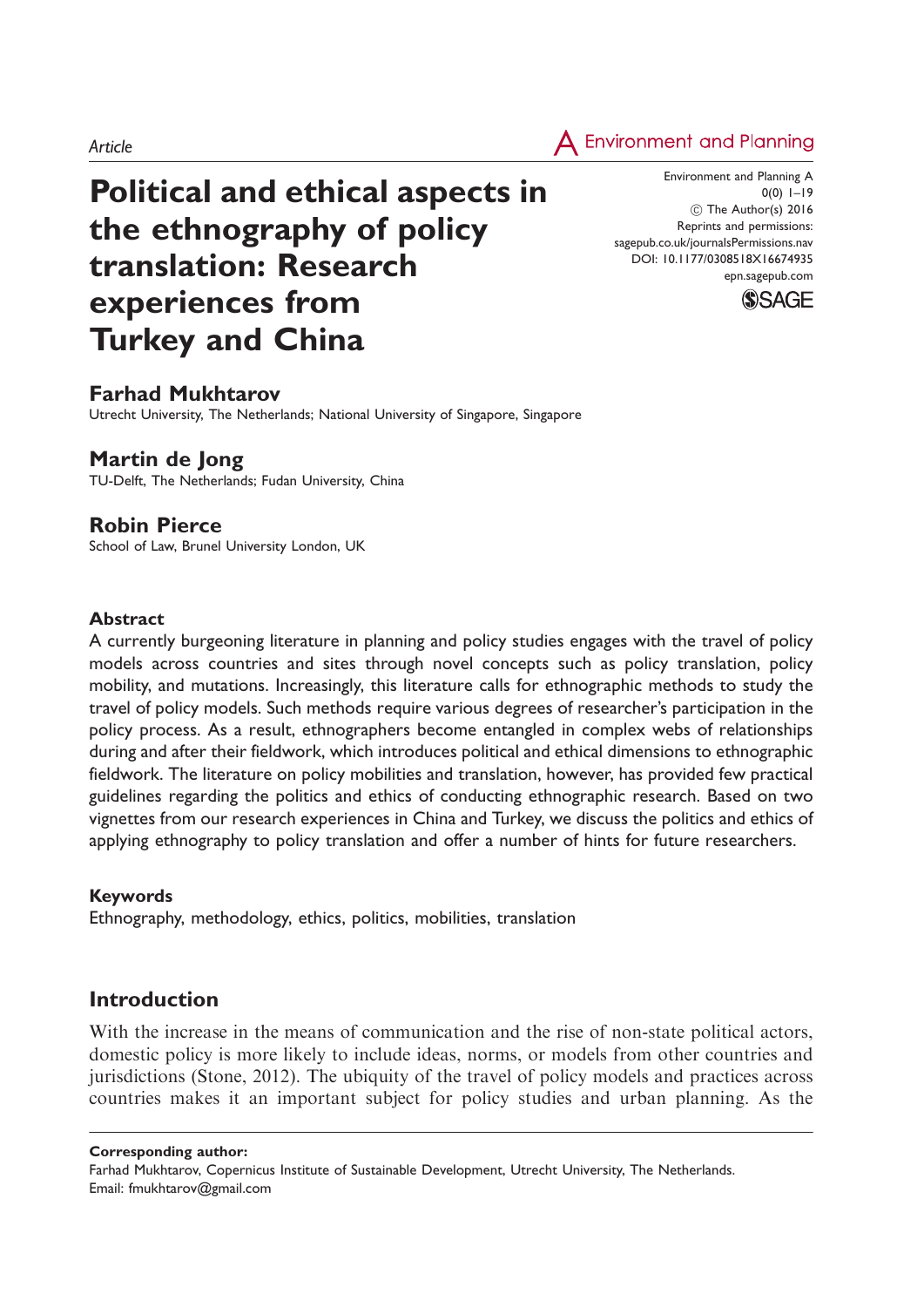methods and approaches to study the travel of policy models emerge, the call becomes greater for researchers to use ethnography as part of their investigation. This paper aims for a methodological contribution and sets out to examine some of the political and ethical challenges in engaging with an ethnography of policy translation. From this discussion, it offers practical guidelines for researchers interested in pursuing such methods.

The travel of policy ideas and models is not a new phenomenon and has been well studied in political science and public policy (Dolowitz and Marsh, 2000; Simmons et al., 2007). The conventional schools to study this process hinge on concepts such as policy transfer, policy diffusion, lesson drawing, and others (Clarke et al., 2015; Freeman, 2009; Benson and Jordan, 2011; Marsden and Stead, 2011; Stone, 2012). These schools, however, have been criticized on a number of grounds, such as assuming the linearity of the policy process and the immutability of meanings when policy models travel (McCann and Ward, 2013; Mukhtarov, 2014; Peck and Theodore, 2015).

As a result, a number of alternative approaches started to develop within the tradition of interpretive policy analysis, critical geography, and urban planning. These approaches include ''policy translation'' (Clarke et al., 2015; Freeman, 2009; Mukhtarov, 2014; Stone, 2012), ''policy mobilities'' (McCann and Ward, 2012, 2013), ''policy mutations'' (Cook and Ward, 2012), "fast policy" (Peck and Theodore, 2015), "policy assemblages" (e.g. Clarke et al., 2015; Prince, 2010), and ''travelling rationalities'' (Mosse, 2011: 58). While different in their foci, these approaches emphasize the micro-politics of knowledge as a socially constructed process, the malleability of space and scale in policy practices, and ''multiple translations of ideas across sites and networks'' as policy moves (Mukhtarov, 2014: 72). Shore and Wright (2011: 21) summarized the weakness of the policy transfer literature as follows:

(p)olicies are not simply 'transferred', they are reinterpreted as they travel across cultural boundaries. This is rarely a neatly rational or coherent process and the effects are unpredictable, as policies tend to have 'social lives' that outlive their authors.

For convenience, we refer to these alternative approaches to policy mobilities that disagree with the schools of policy transfer and diffusion as "policy translation."

Scholars of policy translation made significant progress in conceptualizing the object of their study but have been relatively slow to develop and test methods for their analysis (Mukhtarov and Daniell, forthcoming). Many scholars call for ethnography to study policy translation. For example, Peck and Theodore (2012) proposed on the pages of Environment and Planning A the "extended case method," initially developed by Michael Burawoy (Burawoy, 2008, 2009; Peck and Theodore, 2012, 2015). McCann and Ward (2012, 2013), also in this journal, provided a survey of methods to study policy mobilities and suggested a variant of global ethnographies where a researcher follows policies, people, and places in ''studying through'' the policy process. Stubbs (2014) building on Marcus (1998) called for a multi-sited political ethnography of policy translation, whereas Schatz (2009), in his edited volume, provided a general discussion of ethnographies to study politics. In addition, a number of ethnographic studies of politics have recently appeared in public administration and policy studies journals (Escobar, 2014; Maybin, 2014; van Hulst et al., 2012).

With the growing number of calls for ethnography of policy translation, we need to discuss the political and ethical implications of such research (Mosse, 2011; Mukhtarov, 2016). As Pachirat (2009) suggested, ethnography of policy is political in two ways: it studies politics, but it is also a political activity on its own. ''Political ethnography ought to give an account...of how the ethnographer navigates the specific political decisions that inevitably infuse the process of ethnographic research and writing itself'' (Pachirat, 2009: 160). Mosse, in turn, claimed that the logic of ethnographic work is fundamentally different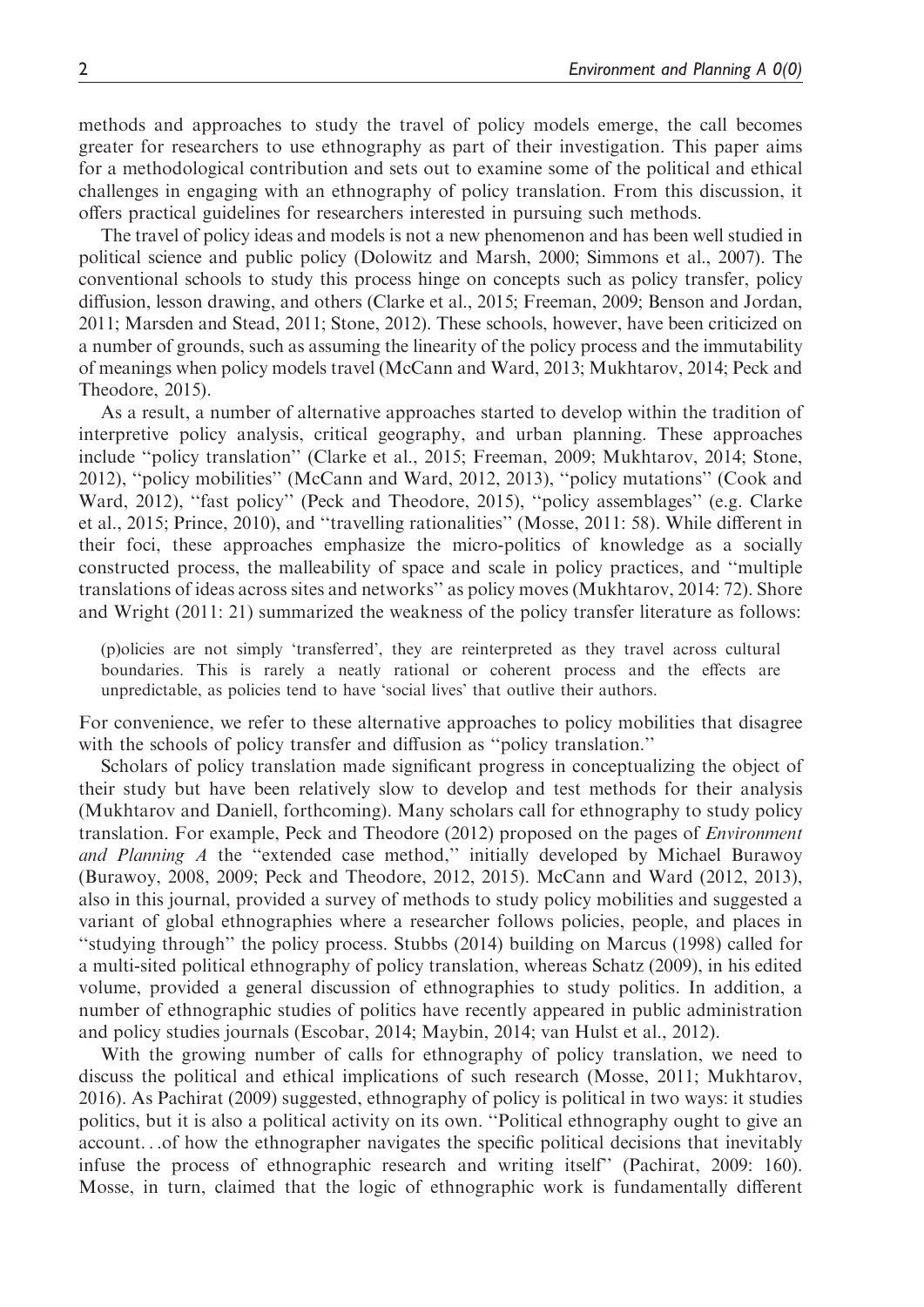from the logic of professional work. The key danger for an ethnographer here is to ''fail to exit from professional communities so as to allow description'' (Mosse, 2011: 64). Thus, the ethnography of politics is also an act of politics and warrants the label ''political ethnography.''

Political ethnography also presents formidable ethical challenges (e.g. Mosse, 2006, 2011). The multi-sited nature of such ethnography, the influence and power of research subjects, and the common commitment of an ethnographer to represent the marginalized and the under-represented voices, all present ethical dilemmas (Mosse, 2006; Stubbs, 2014). These and many other ethical issues can arise in the course of ethnographic research. Ranging from ethical issues regarding researcher conflicts of interest to issues of representation and voice in decisions deriving from or affecting local populations, to general protection of research participants, these considerations together construct a complex research pathway for the ethnographic researcher. An additional layer of complexity enters in the study of policy mobility or translation in that the objective of the translation is to introduce ideas or practice from one community into another, thus requiring the researcher to assess the influence of multiple cultural factors and assume no bias while doing so. Inasmuch as ethics seeks to identify ''right action,'' the researcher is called to identify the ''right way'' of dealing with ethical dilemmas in the field and avoid missteps that could compromise the integrity of the research. Finding ways to deal with the politics and ethics of ethnographic research of policy translation is therefore a very timely and important subject of analysis. It is important that we acknowledge the interconnection between the political and ethical issues, as both deal with the relative power of research subjects and the agency of researchers to gain access and report their research findings. However, for the purposes of our analysis, we maintain this distinction.

With this paper, we introduce the discussion of the politics and ethics of conducting ethnographic research on policy translation to a new audience: that of planning and public policy. Moreover, we introduce two different cases that highlight different types of political and ethical issues that arise in the context of ethnographic research of policy translation. The first is of a researcher acting as a participant observer in Turkey and the second is from an academic operating as a leader for an international consultancy team in the role of an ''observant participant'' in China. We borrow this distinction from McNeill and St. Clair (2013: 115) who, as former World Bank professionals, justified their research methodology on the ground of ''observant participation.'' This distinction is relative, as any ethnographer is also a participant in the process of policy-making and narrative construction. However, we believe that the prevalence of one role over another (observation over participation or vice versa) has implications for positionality which in turn determine choices made in the face of ethical and political dilemmas that appear in the situation at hand (e.g. Gould, 2004). The first of our two cases describes a number of dilemmas that the participant-observer deals with during his ethnographic work in Turkey, while the second case identifies dilemmas from the perspective of the observant-participant in his interaction with a powerful Chinese client. The two cases offer insight into the different types of dilemmas these two ''types'' of ethnographers face in their research in action and how they deal with issues of positionality.

Based on our own research experiences, we offer a list of four categories for consideration by researchers before, during, and after their fieldwork: (1) policy actors and their composition; (2) defining research questions, theoretical approach, methods, and access to information; (3) distribution of costs and benefits; and (4) assumed identities of a researcher. These four categories have emerged as a result of our interrogation of the theoretical literature and our own field experiences. We realize that ex-ante consideration would not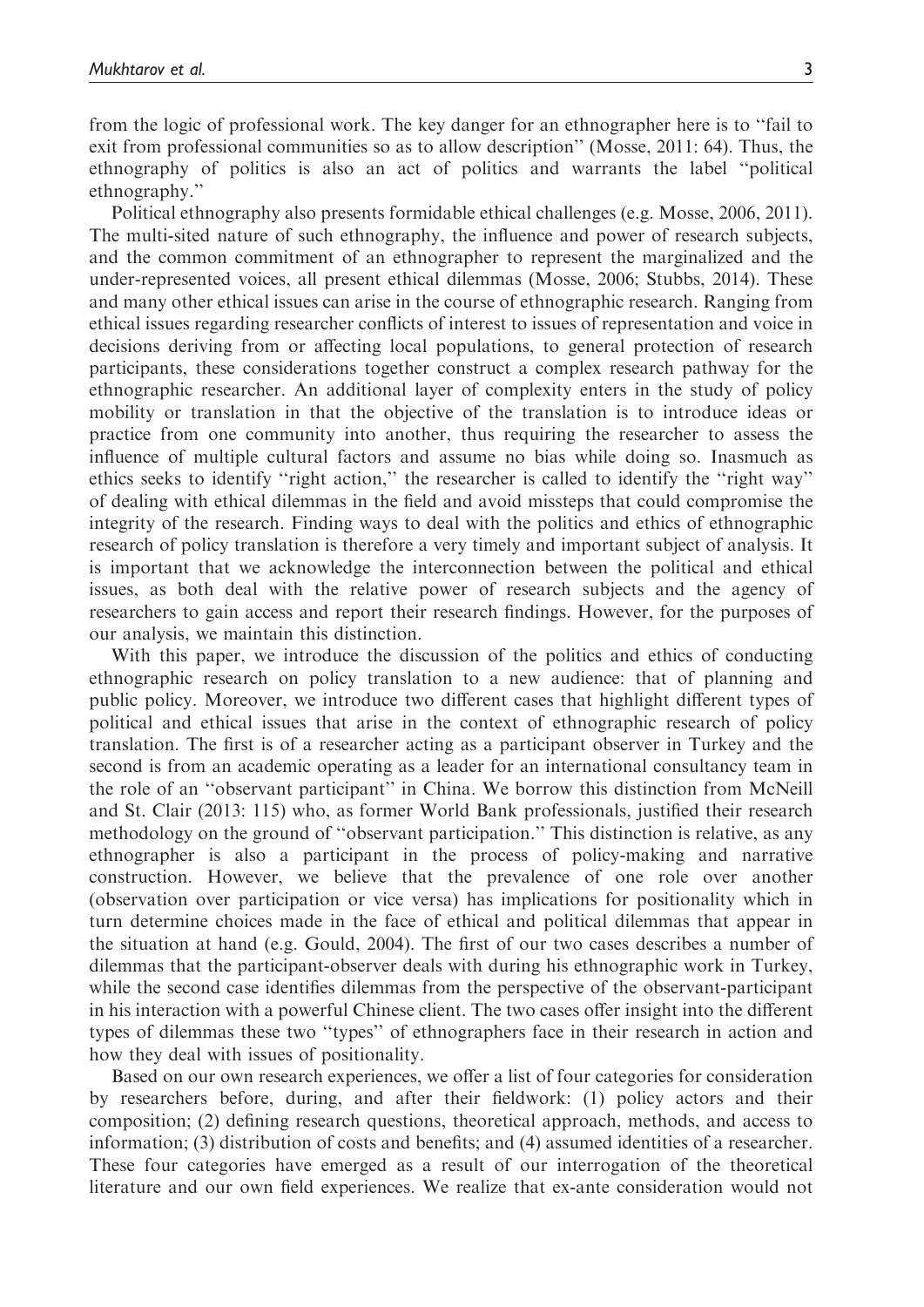prevent the possibility of challenges and dilemmas of emerging. However, we trust that researchers are better off in navigating these issues if they enter these research settings with an awareness of potential challenges that may arise.

Following the introduction, the next section presents the key arguments for ethnography in studying policy translation and discusses the political and ethical issues therein. At the end of this section, we introduce our four overarching categories for consideration. In sections ''Policy translation in GAP Regional Development Administration'' and ''Policy translation at the Shenzhen Sino-Dutch Low Carbon City'', we provide two case studies of policy translation in which two of the authors were involved, one in Turkey, and another in China. Section ''Policy translation in GAP Regional Development Administration'' provides a description and analysis of the case in Turkey, and section ''Policy translation at the Shenzhen Sino-Dutch Low Carbon City'' discusses the case in China. The final section points to some key findings and discusses the main implications for policy translation research and the use of ethnography in policy processes more generally.

## Political and ethical aspects in the ethnography of policy translation

#### Policy translation and ethnography

Various scholars writing on policy translation almost unilaterally call for ethnography to study policy mobilities and translation (Yanow, 2004; Clarke et al., 2015; Lendvai and Stubbs, 2009; Mukhtarov, 2014; Peck and Theodore, 2012, 2015). Burawoy (2009: 201) argued for taking ethnography to the global level with multi-case ethnography ''across national boundaries.'' Peck and Theodore (2012), in a similar way, claimed that ''drawing on the tradition of multi-site ethnography and the extended case method, especially with respect to questions of research design...represents an attempt to take the translocal relativisation and mutability of policy seriously.'' Along these lines, Clarke et al. (2015) also argued for an ethnography of policy translation, as well as Blaustein (2015) and Kingfisher (2013).

Willis and Trondman's (2000: 5) defined ethnography as ''a family of methods involving direct and sustained social contact with agents, and of richly writing up the encounter, respecting, recording, and representing at least partly *in its own terms*, the irreducibility of human experience.'' In Schwartz-Shea and Yanow's (2012) terms, this means that ethnography is more than a method; it is a methodology, which suggests a certain logic of inference and ways of asserting the quality of research. In this view, policy ethnography means ''studying through'' policy issues (McCann and Ward, 2013; Shore and Wright, 1997), as opposed to the more traditional in political science logic of ''studying up'' or "studying down" (Wright and Reinhold, 2011; Clarke et al., 2015).

Scholars voice multiple arguments in favor of an ethnography of policy translation. Some of these authors make a general argument for an ethnography of politics, such as Schatz (2009: 10–12), who claims that it helps to ''flesh out...generalizations produced or meanings assigned by other research traditions.'' The immersion of ethnography allows a researcher to gain humility in understanding the limits of our knowledge of social reality, and at the same time, clothe our research efforts with a normative stand and commitment (Schatz, 2009). More specifically on the ethnography of policy translation, Peck and Theodore (2012, 2015) suggested that shadowing global policy-makers across multiple spaces is necessary to understand how knowledge is created and communicated. Many claim that it can illuminate both the micro-politics of meaning making and breaking and the macro-politics of international capacity-building policy projects (De Jong and Edelenbos, 2007; Mosse, 2011; Pachirat, 2009; Shore and Wright, 2011; Zirakzadeh, 2009).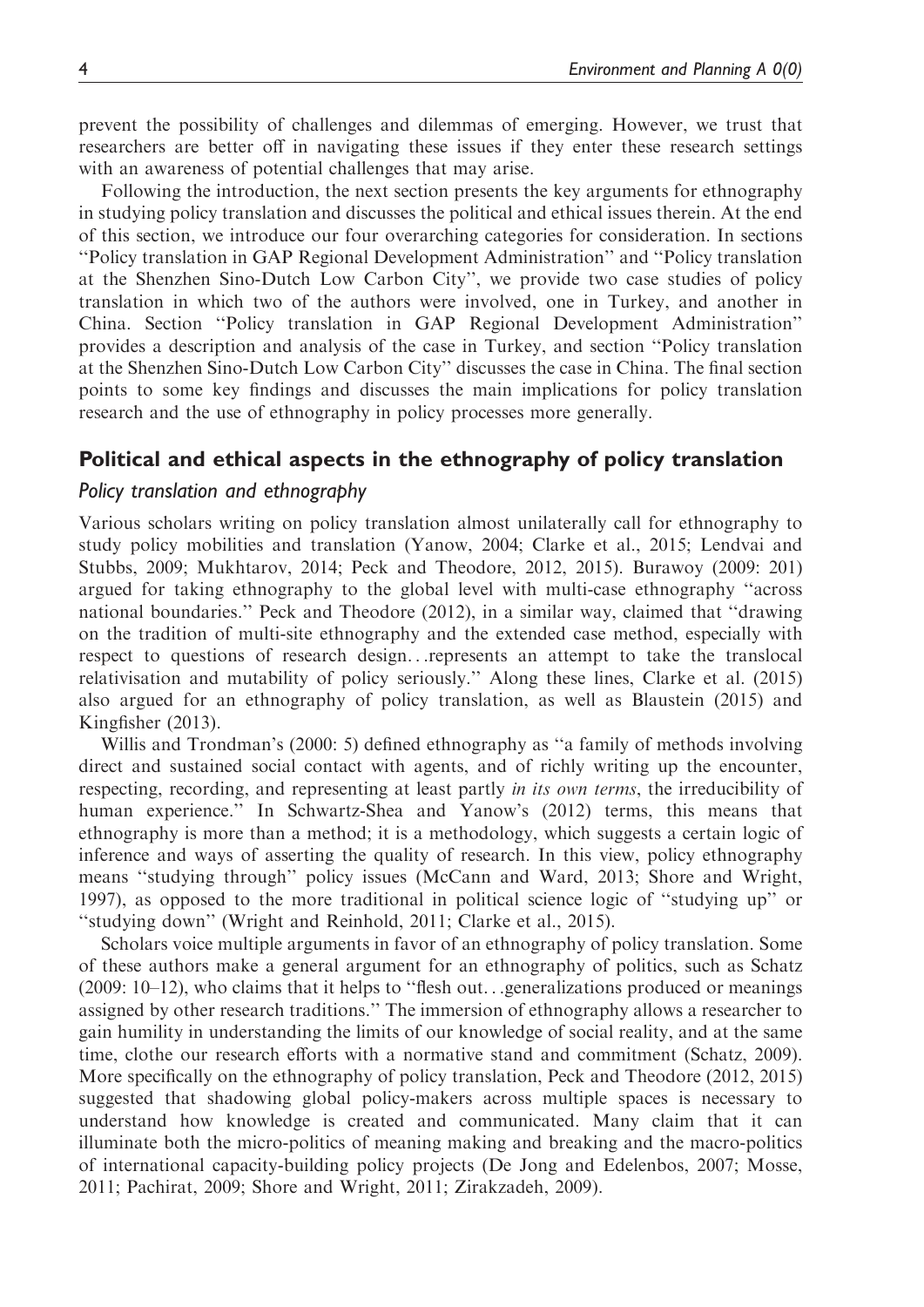Ethnography of policy translation entails ''tracing ways in which power creates webs and relations between actors, institutions and discourses across time and space'' (Shore and Wright, 1997: 14). Political ethnography relies on participant observation, often in multiple sites and over various periods of time, and necessarily involves sustained contact of a researcher with the researched in which the inter-subjective element is further complicated by the cross-cultural element (Pachirat, 2011).

However, these calls for ethnography entail a different form of ethnography as opposed to the accounts of ''classical'' ethnography. The contemporary forms of ethnography or ''ethnography-lite'' attempt to respond to the requirements of ''policies on the move'' (Clarke et al., 2015; Schatz, 2009). Comaroff and Comaroff (2003: 151) illustrated this with the question "how – given that the objects of our gaze commonly elude, embrace, attenuate, transcend, transform, consume and construct the local – do we arrive at a praxis for an age that seems...post-anthropological''? Instead of ethnography, Kubik (2009) speaks of ''ethnographic sensitivities,'' where ethnography is global and multi-sited. Similarly, Peck and Theodore (2010: 172) suggested global ethnographies in which a researcher would ''follow or travel with policymakers, intermediaries or models, to connect sites of experimentation and emulation, or to expose nodes and networks of resistance.'' Thus, these forms of ''ethnography-lite'' are different from the classical forms of ethnography, in which prolonged immersion in the field, language training, and a heightened sensitivity to how cultures are constructed play key roles. Nevertheless, we view these new forms of ethnography, capable of jumping scale and avoiding imprisonment in one locality, as advantageous on their own terms; these therefore should not be dismissed as inferior forms of ethnographic research.

A prominent method in this tradition of contemporary ethnography is the extended case study method developed by Burawoy (2001, 2009) and further refined by Peck and Theodore (2012, 2015). This method is infused with ethnographic sensitivities, but also includes more conventional methods for policy analysis, such as interviews and focus groups. In a similar vein, McCann and Ward (2012, 2013) suggested ''mobile methods'' which comprise ethnography, field notes, and oral histories, and standard methods of policy analysis, including interviews and questionnaires. One innovative method discussed in human geography and planning is the study of planners' conferences and ''policy tourism'' in order to follow the policies as they travel (McCann and Ward, 2011, 2013). Similarly, Cook and Ward (2012) and Cook et al. (2015) view international conferences, meetings, and Internet platforms as enabling infrastructure for policy learning, exchange, and mobility and therefore important sites to study ethnographically. Taking this thinking further, Buscher (2014) suggested the ''global event ethnographies'' of international convention secretariat meetings in order to understand how hegemonic concepts emerge and are later granted the license to travel. Essentially, an ethnographer attempts to study multiple objects across multiple places and communities attempting to evade the constraints of local narratives and position them in a broader light within the context of developments and understandings at other scales and levels (Gould, 2004). Doing such ethnography is both a political and an ethical project, and explicit acknowledgment of this as well as some practical guidelines in dealing with the challenges of ethnographic fieldwork require more attention.

### Political and ethical challenges in applying ethnography to policy translation

The political and ethical dimension of ethnography is not a new subject for anthropologists of policy or ethnographers of international development (e.g. Mosse,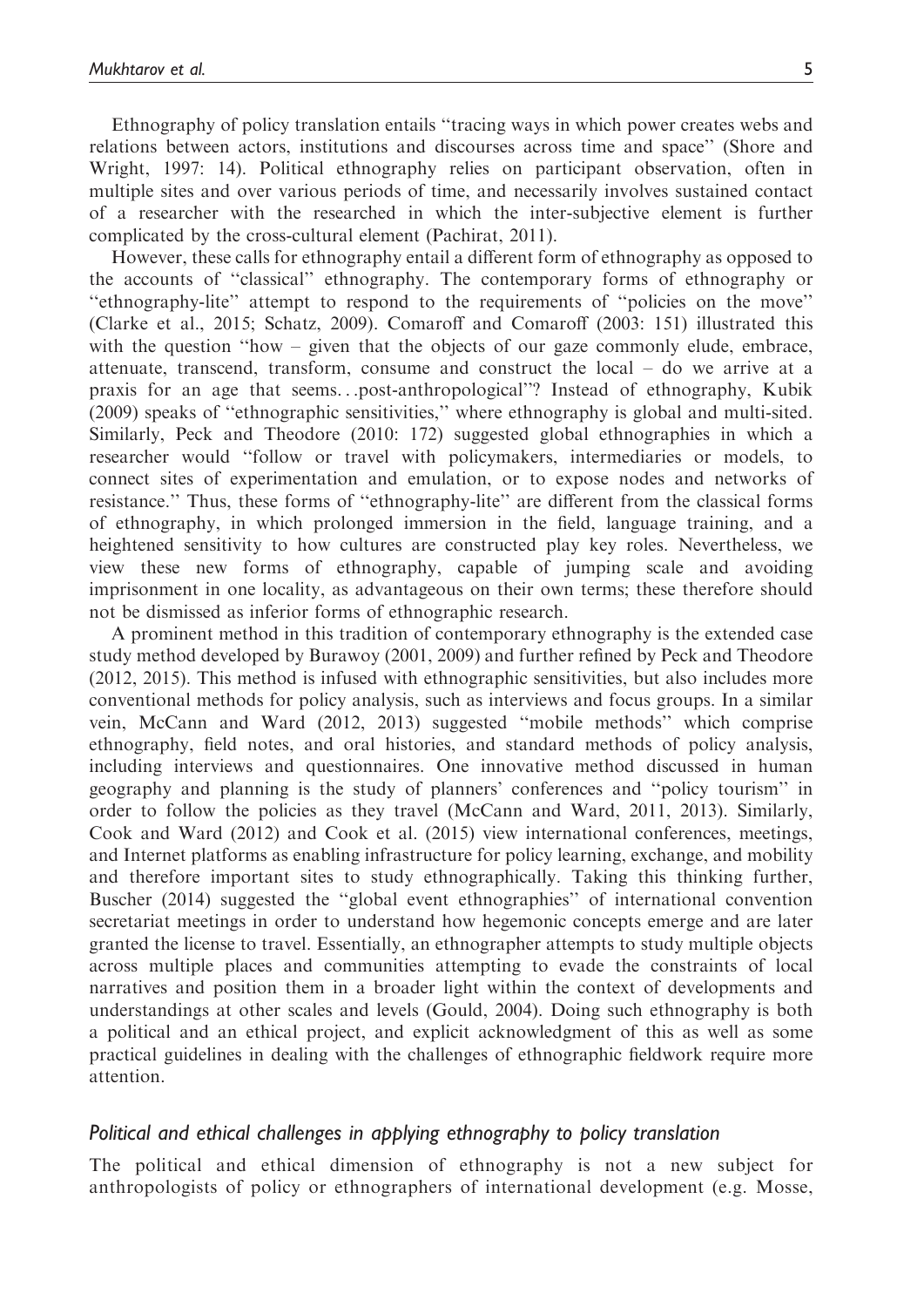2004, 2011; Wedel et al., 2005). For example, some of the chapters of the volume ''Policy Worlds: Anthropology and the Analysis of Contemporary Power'' discuss the politics and ethics of ethnography (Shore et al., 2011). However, these debates are largely confined to an audience of anthropologists and virtually non-existent in policy studies and planning. A notable exception is provided by Clarke et al. (2015: 218), who proposed the ''ethic and politics'' of policy translation. They clothe the research of policy mobility with the explicit ''ethic'' which calls on researchers to open up space for alternative narratives and ''policies otherwise'' (Rojas, 2007). This is, however, different from the discussion of politics and ethics in research methodology. We briefly mention some of these challenges below and then offer four categories of consideration for researchers.

First, an ethnographer will inevitably struggle to remain at a distance from the networks and the zones of influence of policy actors he/she studies in order not to take ''things'' at face value (Peck and Theodore, 2015). It may be hard for a researcher to learn to speak the language and grasp the symbolic repertories of cosmopolitan policy actors engaged in policy translation, and at the same time not get caught in the ''in-group'' mentality of those networks (Peck and Theodore, 2012: 25). In the settings that we describe here, this challenge becomes one of learning enough to understand and effectively utilize the various layers of text that are being exchanged in communications, verbal and otherwise, and, at the same time, not forego the (psychological) distance necessary for objective research. An attendant danger is to fail to ''objectify'' the professionals (policy-makers) because the latter are powerful actors and have the ability to interfere with the researcher's career or research implementation.

Second, the researcher may find it hard to provide critical accounts of policy work that potentially place a strain on valuable relationships with former or current clients, colleagues, and friends (Mosse, 2006). Here, the challenge stems from the feelings of personal loyalty and gratitude for access and support in fieldwork or data collection.

Third, a researcher is often sanctioned by particular gatekeepers to enter the field and is provided with access and support in their fieldwork. This could place certain limitations on what the ethnographer has access to. Researchers often learn to operate under the norms of ''obedient autonomy'' when they have little choice but to agree with the client's choice for what, in researchers' view, is an inferior policy option, or an inferior site for data collection, for example (Klotzbucher, 2014). Fourth, ethnographers introduced to the field by a particular authority may ''receive highly customised lessons based on a highly partial version of policy success stories...'' (Pow, 2014: 296). Pachirat (2009: 158) put this as follows ''there were the ways in which my being seen would affect how and what I saw.'' Concerns with ''double patronage'' may cause a researcher to feel straightjacketed in his or her ability to "see" certain things in the field, always and necessarily aware of the interests of his or her local facilitating authority. This has lately been studied in the literature on interpretive policy analysis under the label of ''positionality'' (Schwartz-Shea and Yanow, 2012).

Finally, there can also be misunderstandings, intentional omissions, and miscommunications caused by cultural differences during the action of carrying out or studying policy translation. For example, the concept of freedom of speech is very different in the Netherlands as compared to China, and the acceptability and manner of discussing certain policy issues in public or in private can show considerable cultural variety. An ethnographer needs to be aware of those limitations and opportunities and be reflexive and honest about the possible impacts these would have on one's knowledge claims (Cleary, 2013; Schwartz-Shea and Yanow, 2012). This, as any form of ethnography, requires a non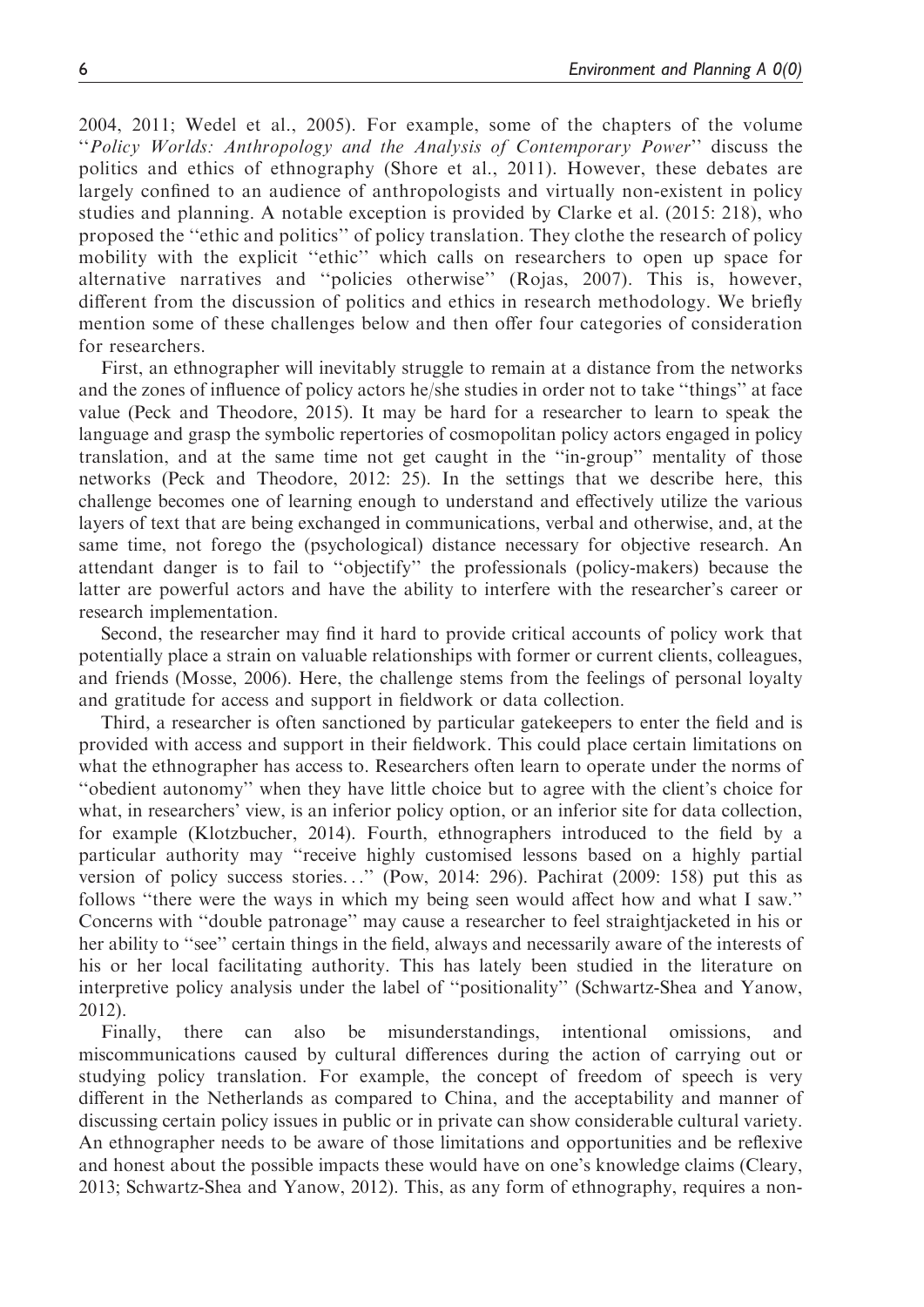judgmental attitude towards the culture, worldviews, and behavior of the population under study. However, as Gould (2004) noted, any ethnography is either explicitly or implicitly an evaluation, and therefore carries normative aspects. Without going into the debate on the possibility and extent of transcending cultural differences in the work of an ethnographer, we emphasize the importance of constant cognizance of the contact zones between cultures and that what is taken-for-granted in them creates many ethical and political tensions in his/her daily life and work (Pratt, 1991).

While the focus of this paper is on ethnography as a methodology for studying policy mobility, our discussion is relevant to those interested in intervention research (e.g. Daniell, 2012), action research (e.g. Whyte, 1991), and community-based research (Benoit et al., 2015). The discussion of ethical and political challenges is also scarce in this methodological literature, to which we hope to contribute in addition to the literature on ethnography.

We believe that key challenges in reflexivity and positionality for ethnographers of policy translation can be systematized around the following four categories of consideration: (1) policy actors and their composition, (2) research design and access to data, (3) distribution of costs and benefits from the research, and (4) researchers' identities. This typology has emerged from our engagement with Cleary's (2013) recent treatise on cross-cultural ethnographic research, and the literature on political ethnography in practice as well as our own research experiences (e.g. Klotzbucher, 2014; Mosse, 2011; Pachirat, 2009). While these four categories clearly have application to other types of field research, their centrality in ethnography as invariably pertaining to this type of study and taking specific forms with specific kinds of impacts on the research justifies orienting them to ethnographic methods in this essay. Of course, these considerations are also relevant to other fields within planning and policy whether and to what extent this is the case is open to future methodological exploration but beyond the scope of this contribution.

Below, we briefly introduce each of these categories of consideration and discuss them in more detail in the case studies that follow.

- (1) Actors and their composition. When delineating which organizations or departments are involved in the policy translation and ascribing positions, goals, and perspectives to them, it is important to examine how they operate internally, and which person(s) is/ are entitled to speak externally on their behalf.
- (2) Research design and access to data. It is vital for researchers to assess whose wishes and choices have prevailed in the formulation of the research questions, the adopted conceptual framework and the selected research methods.
- (3) Distribution of costs and benefits. Researchers and ''the researched'' in policy translation often engage in a form of implicit or explicit exchange in terms of who gets what during and after the research activities. Awareness of this ''unwritten contract'' at the outset can minimize potentially research-compromising complications. A threshold ethical principle that figures prominently in this category is non-maleficence (Beauchamp and Childress, 2008), i.e. ''do no harm.'' This requires that whatever distribution of costs and benefits or post-research activities takes place, any possibility of harm to the research participants must be minimized.
- (4) Assumed identities. When observing and conducting interviews, researchers normally have the possibility to profile themselves in various ways vis-à-vis their research and respondents. Alternatively, when operating as a team, researchers may need to make strategic use of various individuals with different potential identities.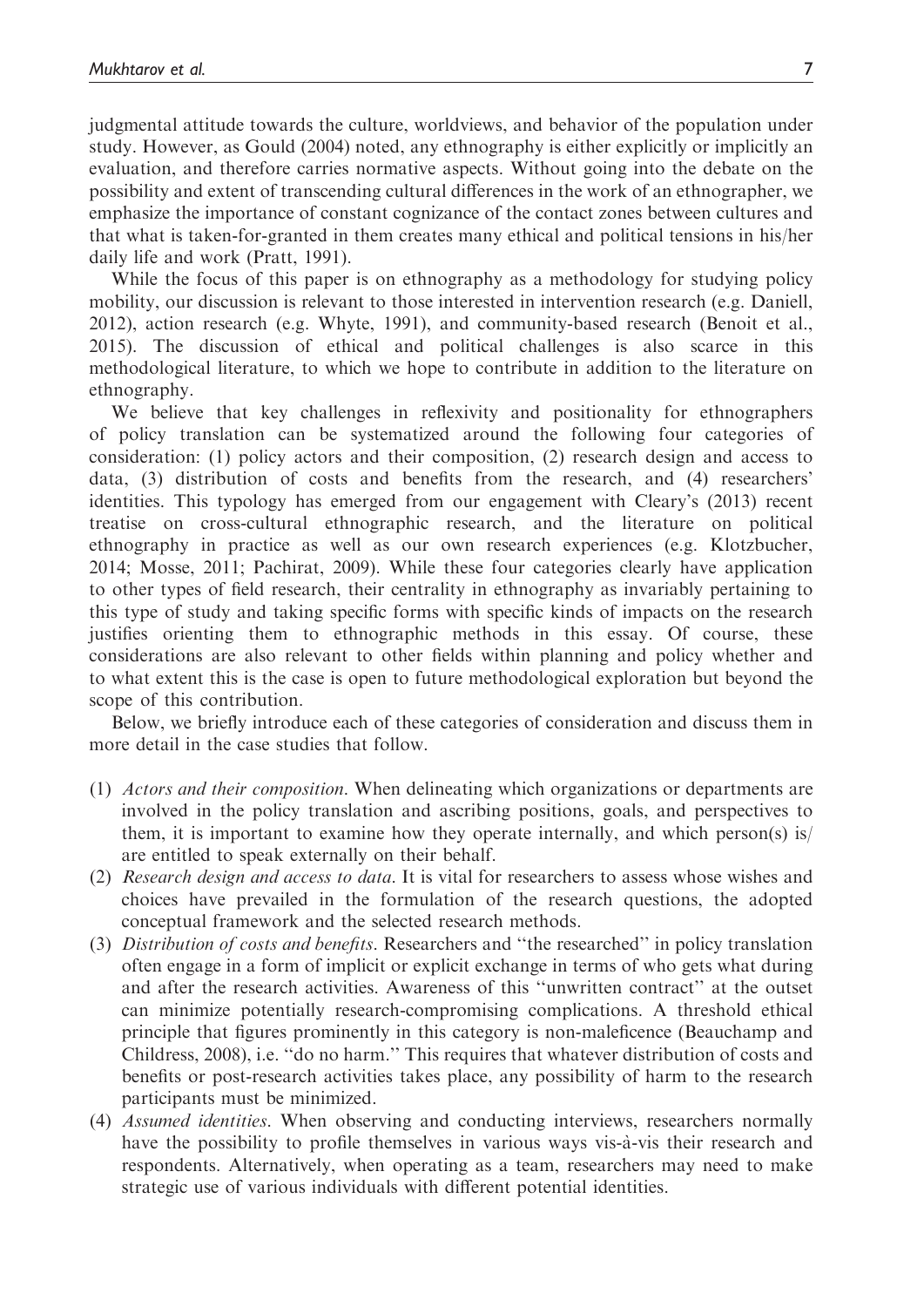| Issues to<br>consider                                                                                     | Questions for the researcher                                                                                                                                                                                                                                                                                      | Sources of dilemmas                                                                                    |
|-----------------------------------------------------------------------------------------------------------|-------------------------------------------------------------------------------------------------------------------------------------------------------------------------------------------------------------------------------------------------------------------------------------------------------------------|--------------------------------------------------------------------------------------------------------|
| Actors and their<br>composition                                                                           | Who are the main players or who speaks on their<br>behalf? How are the various teams organized<br>internally? Is the researcher or the research<br>group a cultural mix in terms of backgrounds?                                                                                                                  | Connecting to the other<br>culture; Power politics                                                     |
| Defining research<br>questions,<br>theoretical<br>approach, research<br>methods, access to<br>information | Who formulates the research questions, the<br>dominant theoretical perspective and the<br>research methods? Who gets access to what<br>information sources (interviews, data)? How is<br>translation handled in speaking and in writing<br>reports? What procedures had to be followed<br>in doing the research?  | Dealing with power<br>relations; Handling<br>different ontologies and<br>ways of knowing               |
| Distribution of costs<br>and benefits                                                                     | Who gets what benefits associated with the<br>research (monetary, reputation, political<br>choice, publications etc.)? Who decides on the<br>dissemination of the findings? In what form? Is<br>this done collaboratively or separately? Is any<br>attention paid to "do no harm" in<br>dissemination of reports? | Dealing with different reward<br>systems and the ethics of<br>giving back to researched<br>communities |
| Assumed identities                                                                                        | What identities does the researcher take on<br>during the study? Does (s)he claim scientific<br>neutrality or openly engage in criticism or<br>advocacy? Is there a long-term commitment to<br>implementation?                                                                                                    | Dealing with ambiguous and<br>shifting roles of the<br>researcher                                      |

Table 1. Four categories to consider in ethnography of policy translations.

In Table 1, we propose a number of questions that researchers can ask themselves, regarding the proposed four categories of consideration.

In the next section, we introduce and discuss two case studies to illustrate the four categories of consideration presented above in the real-life process of participating in and studying the policy translation process. Section ''Policy translation in GAP Regional Development Administration'' discusses the case of policy translation in South-eastern Turkey, whereas section ''Policy translation at the Shenzhen Sino-Dutch Low Carbon City'' discusses a Sino-Dutch project. In both sections, we briefly introduce and discuss our personal histories of engaging with policy translation research and then present a detailed analysis organized around the four categories of consideration. These two cases have been selected to illustrate and highlight different issues arising from different postures of positionality, and in this way offer complementary insights. In the case of Turkey, the issues of research design (2) and exit from the fieldwork (4) are salient in the key role of Mukhtarov as an academic researcher. In the case of China, the issues of actor composition (1) and distribution of benefits (3) are most telling in the key role of de Jong as a project advisor. The differences in positionality are evident in the relationship with the research environment, including participants, and carry different implications for the research itself. The juxtaposition of these two cases also illustrates the importance of the four categories of consideration that we have introduced in this paper.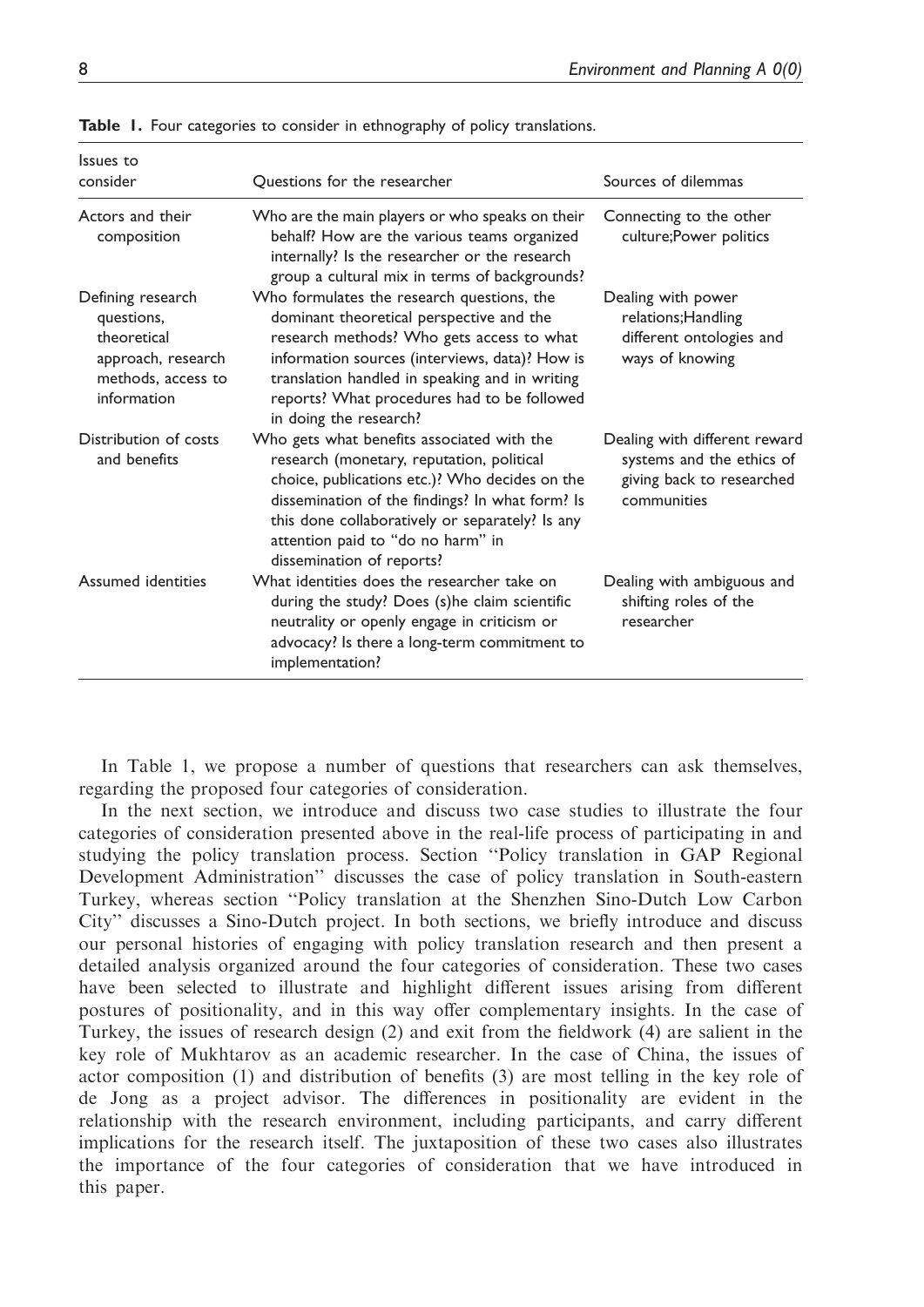#### Policy translation in GAP Regional Development Administration

### Case background and research engagement

The Southeastern Anatolia Project (GAP in Turkish abbreviation) started in 1989 with the Master Plan, which had the ambitious goal of building a number of dams and hydroelectricity power plants in order to lift inhabitants of the region out of poverty (Unver, 1997, 2001). Southeastern Anatolia is home to some 8.4 million people (Turkish Statistical Institute, 2015) and one of the poorest regions in Turkey almost fully dependent on agriculture. With the GAP project, the government of Turkey attempted to modernize the region and create industrial jobs in order to transform small farmers into industrial workers (Barham, 1996). Its embroilment in domestic electoral politics, the Kurdish question, trans-boundary politics with Syria and Iraq, the EU accession issues and the recent refugees deal made GAP much more than just a water-based regional development project (Mukhtarov, 2008, 2009; UNDP, 2016).

A number of policy innovations have been translated to the GAP region since 1989. One of the most important innovations was the administration set up to oversee the development process of the project, the GAP Regional Development Administration (GAP-RDA). Being itself an embodiment of policy translation as the first and only regional development organization ever set up in Turkey, the GAP-RDA has also become a platform for a number of further projects to be translated into Turkey, such as the centers for women's empowerment and entrepreneurial support and water user associations (GAP-RDA, 2002; Mukhtarov et al., 2015; GAP-RDA, 2002).

As a result of his study, Mukhtarov (2014) described how GAP-RDA, a model initially ''transferred'' to Turkey by international consultants, evolved away from its initial purpose of being a coordinating agency in the early 1990s into a fund-raising and public relations agency in the mid and late 1990s, and finally into a monitoring and reporting agency with little political influence in the 2000s. This case has offered a vivid illustration of how policy innovations become contextualized in new areas in contingent and unpredictable ways. The grand-narratives of ''sustainable human development'' and ''sustainable regional development'' promoted by GAP-RDA and taken up by the researchers, politicians, and the media in the late 1990s and early 2000s had little to do with the reality on the ground. In reality, the project struggled to find finances, and a considerable amount of environmental harm, social change, and unequal distribution of benefits have occurred (Harris, 2008; Mukhtarov, 2014; Mukhtarov et al., 2015). The picture of a grand-project struggling to secure funding, fight off the critique of the environmental groups and the largely negative attitude of the domestic population of Kurds contrasted with the glamorous image of GAP-RDA in international development and academic circles in the 2000s (Mukhtarov, 2009). In the course of this research, Mukhtarov spent six weeks in total at GAP-RDA as an intern, divided in two periods of three weeks each. On his first visit to Ankara in March 2007, Mukhtarov spent three weeks as an intern at the international relations department of the organization. His internship also included a three-day trip to Sanlurfa, where the regional branch of GAP-RDA was located. There Mukhtarov interviewed various stakeholders, additionally interviewing farmers in the field in the Harran plain. On his second trip to Ankara in August 2008, Mukhtarov spent two weeks in Ankara and two weeks in the GAP-RDA regional office in Sanlıurfa, where he had time to visit with various officials in the organization, interview representatives of other state organizations, and inspect the irrigation fields several times, mostly in the Harran plain (Mukhtarov, 2009). Mukhtarov used participant observations and interviews as part of his research, and had a researcher identity completely uninvolved in the project at hand by any means. During the course of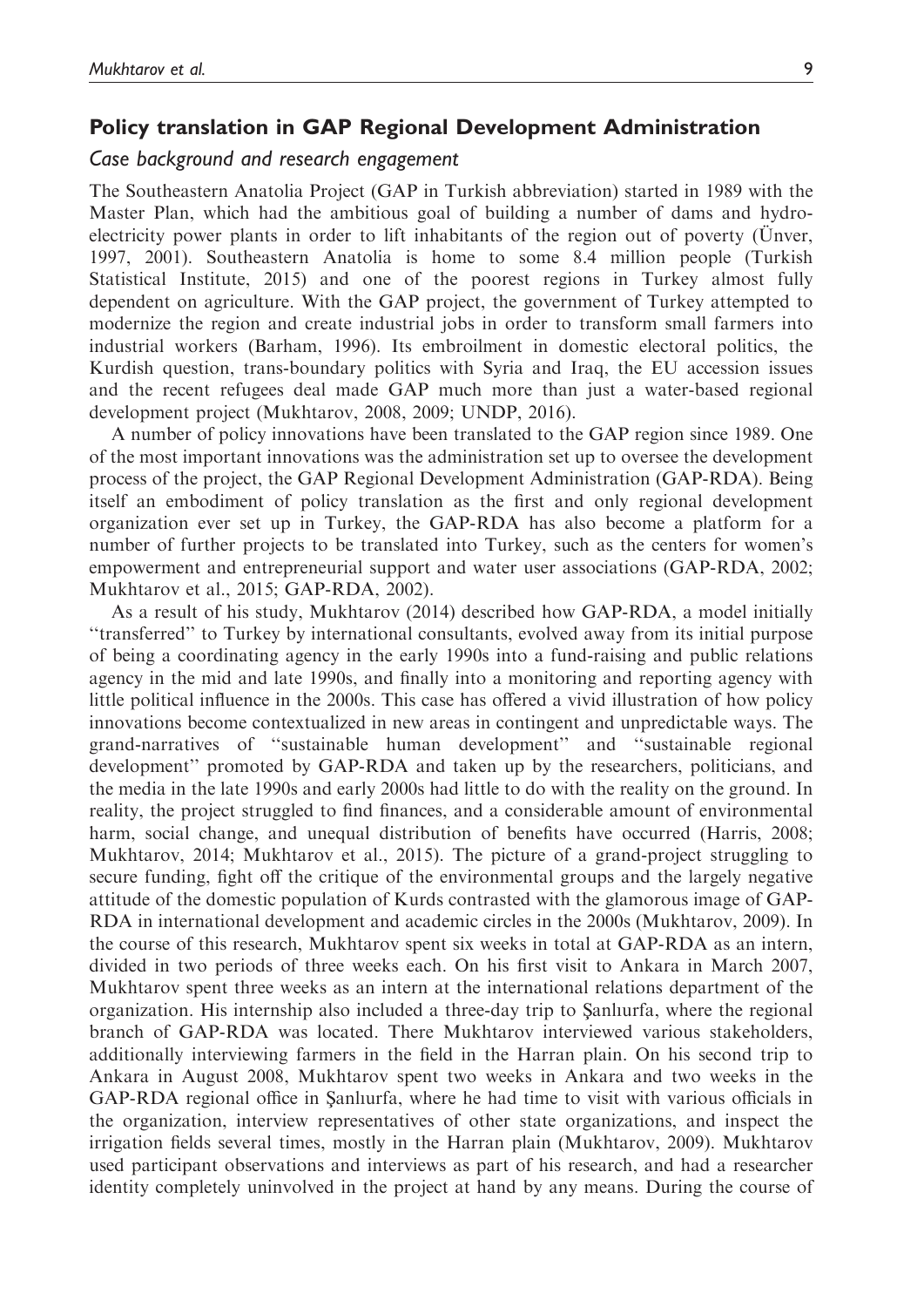this six week research visit, Mukhtarov encountered several situations presenting ethical and political questions.

## Four categories of consideration in Ethics and Politics of Policy Translation

Actors and their composition. A number of ethical and political issues in this research has come to fore. Two initial issues arising in this research were (1) ease of researcher access due to shared cultural aspects and resulting complexities and (2) loss of autonomy in selection of interview sites, participants, and portrayal of affiliation. First of all, the fact that the researcher was from Azerbaijan, a Turkic nation with a language closely related to Turkish, was experienced as an advantage in building trust and gaining access. The relatedness between the cultures and language helped Mukhtarov in gaining access to documents from GAP-RDA in both the headquarters and subsidiary and in being introduced to farmers. For example, the ease of access to internships at GAP-RDA, allocation of a car and a driver, and extensive time that GAP-RDA experts and employees spent with Mukhtarov indicate the friendliness towards the researcher, partly explained by his cultural background. The GAP-RDA employees felt at ease when Mukhtarov observed daily work at the office, and not a single interview request was refused during the fieldwork. At the same time, Mukhtarov occasionally felt patronized and straightjacketed during field visits. For example, on one occasion, the field assistant responsible for introducing the researcher to farmers and explaining the developments in the region decided for himself whom to visit, at what time of the day, and how to frame the interviews with farmers without consulting Mukhtarov in advance. Furthermore, Mukhtarov traveled in a car with an official from that organization. This meant that farmers saw Mukhtarov as affiliated with the GAP-RDA, resulting in possible selfcensorship or alternative narratives being shared. This social positionality as, in many ways, embedded and dependent upon local hospitality for access and execution, places the researcher in a situation that is likely to give rise to ethical dilemmas given the conflicting allegiances to the integrity of the research and the need to appease, or at least, not offend the host community.

Defining questions, approach, research methods, access, and language. Gaining access to data and preserving one's research design has been another challenge. Overall, Mukhtarov had the support of two key players in the field. One particularly friendly employee at the administration had been the liaison for contacts with others during the internship at GAP-RDA in Ankara. Another contact person at the State Planning Organization, the key government-planning department, had been instrumental in getting access to that organization for interviews and, through snowballing, to other state agencies. Not incidentally, the field assistant employed at GAP-RDA attempted to influence the research design of the study. The assistant had a PhD in agricultural engineering from a reputable university in Turkey, and therefore felt compelled to provide both supervisory and logistical input, placing Mukhtarov in the position of having to accept unsolicited input or reject it and risk disrupting the relationship, which could have consequences for research implementation.

Another possible factor, which may have contributed to attempts of the research assistant to interfere in research design, was the vulnerability of the interpretive and exploratory research design that Mukhtarov used. This may have led to concerns on the part of the agricultural engineers about the robustness of the research design and a more proactive role in re-designing the study along his disciplinary and methodological inclinations. Fencing off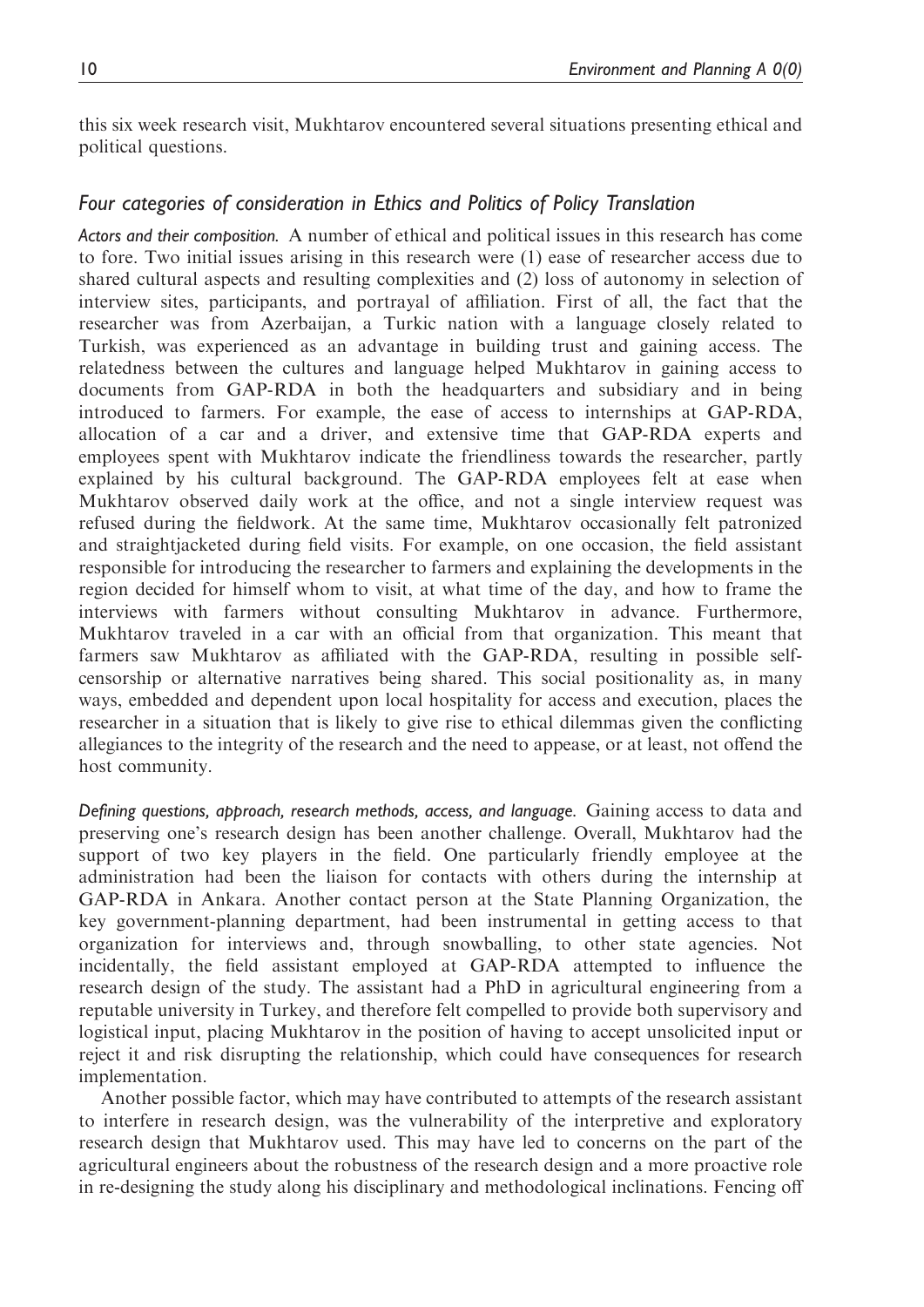such attempts, and gaining legitimacy for an exploratory study, was certainly a serious challenge to Mukhtarov during his fieldtrip, both in terms of implementing the study and maintaining his research morale.

Distribution of benefits and rewards. The issue of distribution of benefits and rewards had not been important in Mukhtarov's research as his mission was a purely academic effort, with no direct ambition of policy change. Moreover, GAP-RDA had little to benefit from this research. Thus, little conflict occurred here due to the separation of the academic research field in which the researcher operated and the policy field in which the informants operated. However, the political reality is that perceived benefits and rewards can attend the most neutral of research activities. Nevertheless, Mukhtarov sought to maintain an independent academic profile.

Assumed identities. A major dilemma that Mukhtarov encountered was the tension between being an independent researcher on one hand and a confidante and a colleague of the staff of the GAP-RDA on the other. These roles clashed at times. Having spent six weeks at GAP-RDA, and a number of years prior to that in correspondence with key gatekeepers of the project, Mukhtarov developed close kinship with some employees and gatekeepers. As a result, Mukhtarov found himself with two allegiances—his first to his academic research and second to those employees who had shared information and given him much time, and without whose helpful attitude, the research would have been impossible. As Mukhtarov withdrew from fieldwork into his deskwork, to tell a critical story of the project felt like an act of betrayal. Eventually, Mukhtarov communicated the findings to his colleagues in GAP-RDA in Ankara and Sanlıurfa over email, in English. Despite Mukhtarov's fears that his study could be seen as an egoistic act of betrayal for the sake of personal career advancement, no signs of dissatisfaction were evident, including subsequent contact by the field assistant. However, the concern with self-censorship due to personal loyalty was a serious issue at the time of writing the study.

# Policy translation at the Shenzhen Sino-Dutch Low Carbon City

### Case background and research engagement

From 2009 to 2010 on, the South-Eastern Chinese mega-city of Shenzhen (about 12 million inhabitants and bordering Hong Kong) has set itself the task of developing a ''Low Carbon City'' in its Longgang district, a neighborhood, the ecological performance of which is specifically expressed through reduction of carbon emissions.

De Jong has personally been a key advisor in the planning phase of this project. He had been developing personal networks with politicians and civil servants in Shenzhen since 2007. One of them was Professor Jie Tang, an economist at both Peking University and Harbin Institute of Technology and, most importantly, the Chairman of Shenzhen's City Congress when de Jong met him. They became good intellectual friends over lunches and dinners. In 2009, Tang was elected Vice-Mayor, but continued to see de Jong and his former academic colleagues, in spite of his other demands. Hearing about their wish to act as advisors to the Shenzhen government, Tang catapulted de Jong and his team for meetings in front of various high-level civil servants.

From June 2010 until March 2011, de Jong and the other members of the research team labored extensively to produce a 150-page report on how to generate an industrial transition for the specific neighborhood and turn it into a so-called ECO-2-ZONE where economic interventions would help generate an ecological zone by making it more knowledge-intensive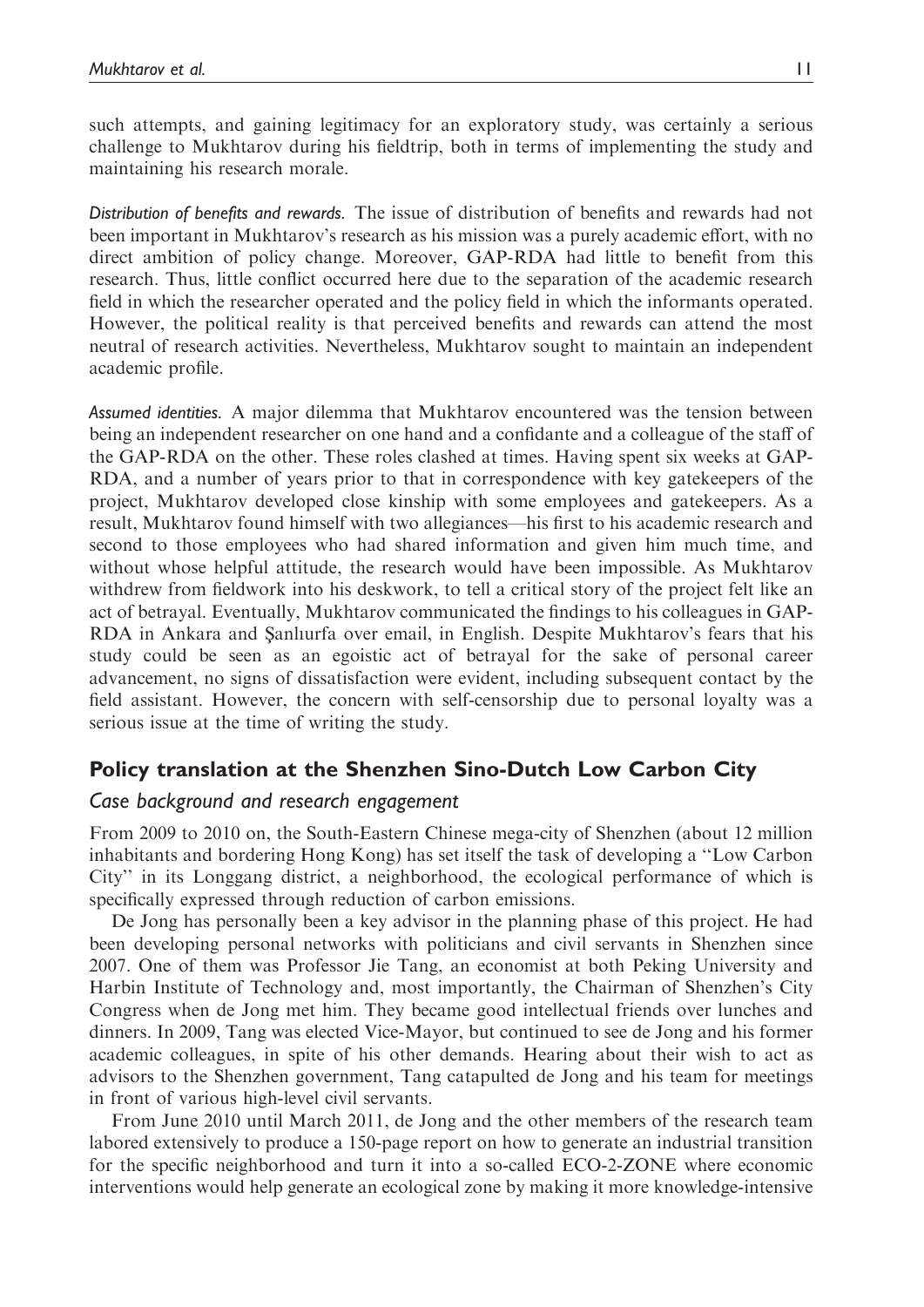and attractive to national and international cosmopolitan high-workers (De Jong et al., 2013a). The Shenzhen City government, the Standing Committee of the Communist party in the city as well as the leadership of the Longgang district government (level directly below the city) enthusiastically welcomed this report. Soon after, their ideas, along with those developed by designated civil servants, were promoted to the National Development and Reform Committee (NDRC), a sort of national ''super-ministry'' in Beijing, which is also in charge of the national program on Low Carbon Cities. The NDRC decided to make Shenzhen one of the nation's eight demonstration zones for Low Carbon Cities. Vice-Mayor Tang made it clear to the Sino-Dutch research team and the Dutch Consulate-General in Guangzhou that he wanted this to become an official Government-to-Government (G2G)-project between China/Shenzhen and the Netherlands.

Subsequently, numerous official workshops and visits of Shenzhen officials to the Netherlands and vice versa ensued. In some cases, Dutch participants in these workshops also commented on more detailed draft plans made by the Shenzhen government and its Chinese consultants. However, the actual results of this collaboration were rather limited. Only relatively general statements about the contours of the cooperation and good intentions ensued such as businesses signing few contracts. The Dutch civil servants who were initially invited to support De Jong's team began to see the opportunities and increasingly identified themselves with the project, including making crucial decisions as to its future, which the research team could not always agree with. The result was a growing dissensus on the Dutch side that hampered effective operations. On the other hand, the City of Shenzhen certainly did not make it easy for Dutch players to obtain lucrative business arrangements from the project. Although construction of the Low Carbon City had begun, to what extent it will really be an environmental achievement remains to be seen. The Dutch commitment and involvement remains limited, certainly in comparison with what De Jong and his colleagues originally had envisioned (De Jong et al, 2013a, 2013b).

### Four categories of consideration in ethics and politics of policy translation

Actors and their composition. Dealing with limitations in language capabilities was a key consideration. Many Chinese senior policy officials involved in the project were uncomfortable with communicating in English and had limited experience in dealing with foreign research teams. Since De Jong and his fellow researchers did not speak sufficient Mandarin, consequently they had to rely on their own Chinese PhD students and on representatives of their Chinese partner university in handling administrative practicalities, translation, and ''reading'' unknown local circumstances. This arrangement worked quite well and served as the basis for developing a close comradery between the leaders of the Dutch and Chinese research teams. However, weaknesses in this emerging friendship became apparent when the first research briefing was to be delivered (and presented) to the client. When discussing the conditions for the consultancy task, the client had demanded a first report after just one month. De Jong had declared this an unworkable condition given the amount of evidence to be collected. However, his Chinese partner indicated that he would take care of this difficulty and there would be no need to worry. This issue was subsequently put aside and the contract was signed. After one month, the Chinese research leader indeed submitted a first rather shallow draft report without consulting De Jong. This not only infuriated De Jong but also raised concerns about reputational damage, following a question from a junior employee of the client asking ''Is this really your work?'' Only later did de Jong learn that his Chinese partner had secretly tried to save their project by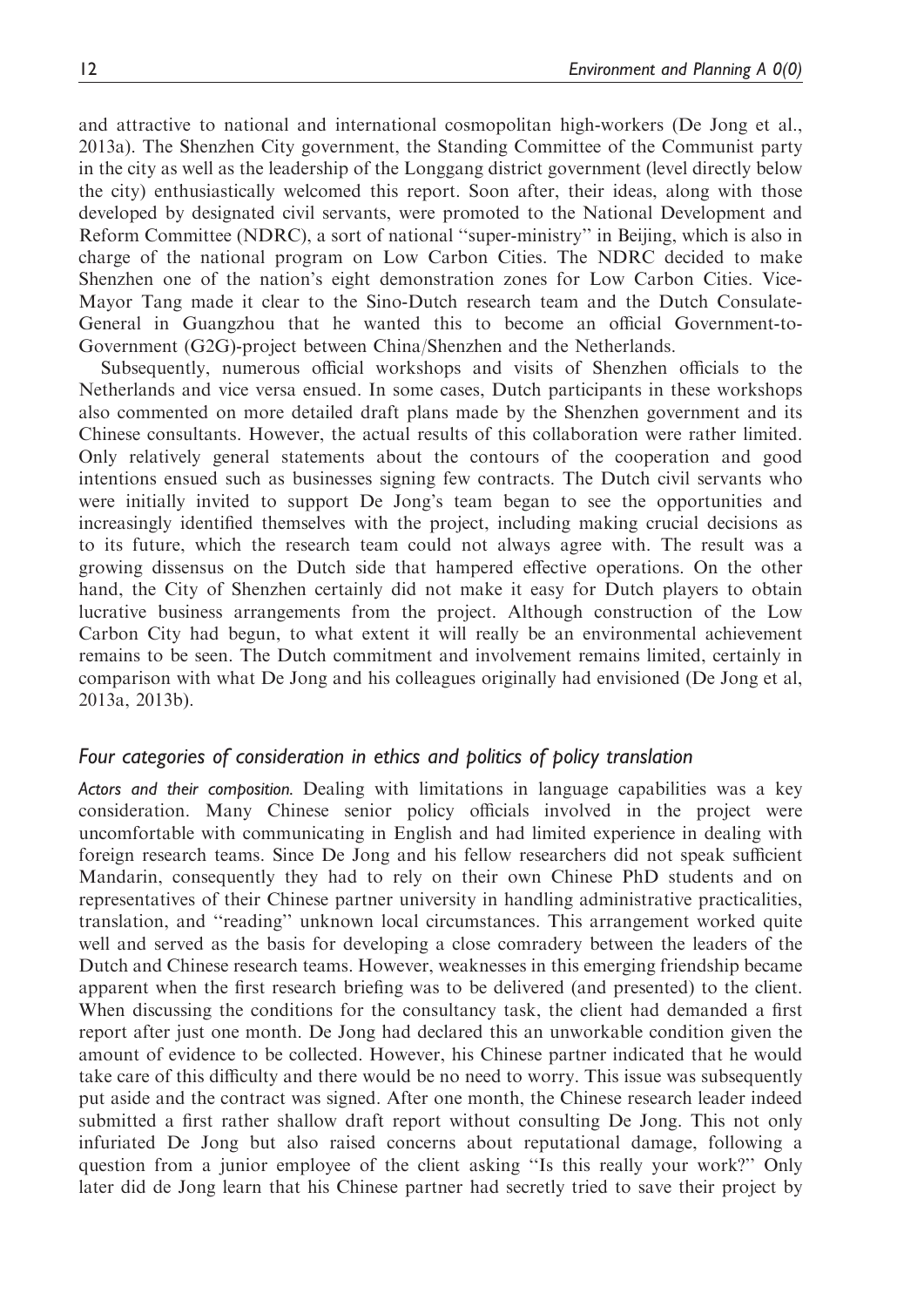passing the first inevitable official reporting hurdle, allowing the Dutch team to gain time for more thorough investigation. This episode led to a temporary breach of trust, which was later restored after direct conversation. The mutual understanding that ensued, however, paved the way for more enthusiastic engagement and a richer comradery afterwards. Clearly, assumptions regarding the actors and their roles had not been adequately explored, resulting in counterproductive interactions.

Defining questions, approach, research methods, access, and language. De Jong and his research team were free to pose the research questions, collect evidence, and formulate suggestions, as they wanted. However, it was soon obvious that this freedom meant no more than teasing out the wishes of the client. If they did not receive any reaction after sending a manuscript, it was understood as a lack of interest or endorsement of what the researchers were doing, implicitly causing them to reconsider where they had gone wrong. On the other hand, a quick reaction with a number of suggestions for improvement implied they were headed in the right direction. Access to relevant data and information was complicated. Much of the required data did not exist. For existing data, Chinese policy-makers were reluctant to share data until De Jong and colleagues contacted the department heads. The team also collected vital information during official meetings with provincial and city leaders, while more sensitive issues appeared on the table during informal lunches and dinners with the Vice-Mayor and Vice Director of Shenzhen General Office and befriended architects in the city.

Distribution of benefits and rewards. The Chinese client benefited considerably from the project, since they welcomed an international report on the future of a deprived neighborhood and obtained approval from Beijing to turn it into a nationally recognized demonstration zone on Low Carbon City development. A massive Sino-Dutch Government-to-Government collaboration was established further lifting its prestige. Both research teams had the costs for the research project covered and both acquired some local fame. The leader of the Chinese team acquainted himself with many important leaders and was often interviewed by local media. For the Dutch team, a busy period of gathering support from Dutch government ministries and co-organizing workshops in The Hague and Shenzhen led to little real additional benefit. However, the experience of the Dutch team began to diverge substantially as De Jong and his team felt increasingly marginalized by the Dutch government officials who began to take control of the project when they realized that, as public servants, they enjoyed higher status in China than they did in the Netherlands. This marginalization also resulted in Dutch research team losing the opportunity to obtain new research contracts for follow-up work. As their role shifted from lead researchers to mere contributors within a Dutch government delegation, they eventually lost touch with the policy development they had instigated. Content-wise, the Chinese client selectively picked concepts from the research report without embracing the integrated vision for urban development De Jong had proposed. De Jong was delighted to see some ideas adopted, but disappointed that the new developments would not ''really be eco.'' His experiences inspired him to write a number of publications (De Jong, 2013; De Jong et al., 2013a, 2013b) and give many presentations on the topic and developed a new research line on eco-cities to none of which the Chinese client objected, even if there were critical notes in them. The fact that they were written in English and appeared in academic journals simply made them innocuous. Nothing was ever agreed regarding anonymity. Although some of the people involved do appear by name in the articles, this has never been a sensitive issue.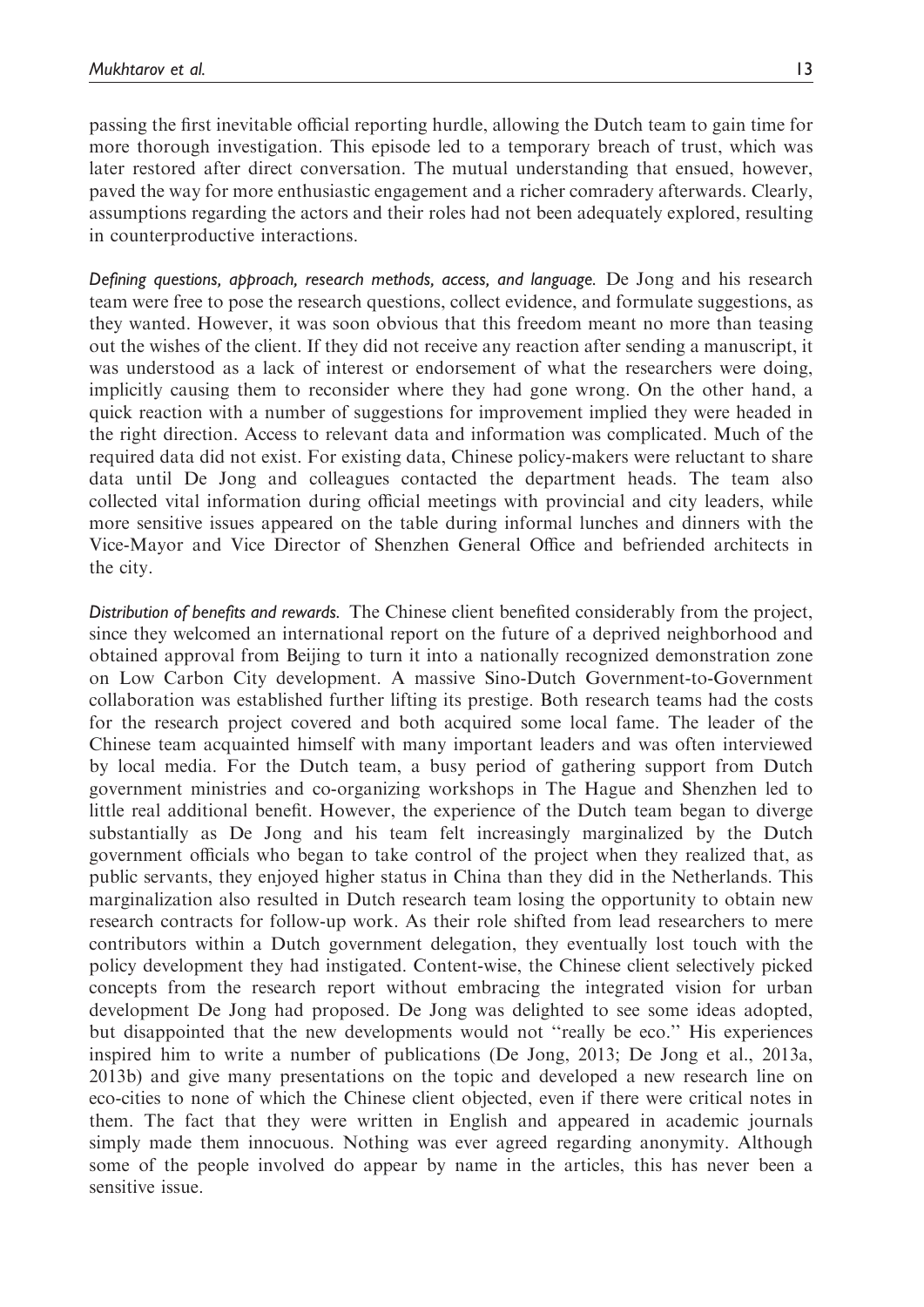Assumed identities. Being an outsider connected with a famous university contributed to the credibility of the Dutch research team and allowed its members more independent judgment than Chinese researchers can afford. Nonetheless, open criticism could easily damage the relationship with Chinese officials who might easily suspect little understanding of local political culture and context on the part of the Dutch team. A basic attitude of respectful curiosity took the team a long way in navigating this challenge, understanding the context better, and gaining access to Chinese sources. Yet, at times sensitivities could appear when De Jong was too frank in his opinions with officials he did not yet know well, thereby transgressing local norms.

While their attitude vis-à-vis the Chinese client cannot be described as one of overt environmental advocacy, the Dutch team did remain committed to ''true'' eco-city development by preferring to turn brownfield areas into eco-neighborhoods rather than building new towns in green areas, even if this was financially less attractive. Informally, the Dutch team was allowed to raise such points and criticize choices made by the client, but they would not vent such issues in meetings or interviews to avoid embarrassment. The Chinese client would even accept criticism raised informally, but then give the current level of Chinese developmental progress as a disclaimer: ''we are not ready for this yet; at a later stage of development, we will learn more from you.'' De Jong and his team were comfortable with the role as advisor, and their hope was that they would have impact on the choices their political clients made. These negotiated roles that, over time, became clarified beyond initial assumptions resulted in rewarding research contributions.

### Summary and implications for future research

In response to the growing need of ethnographic studies of the cross-border movement of planning and policy ideas and practices, the political and ethical challenges of such research need to be acknowledged and elaborated upon in the academic communities for planning and public policy. In this article, we have selected two cases that differ in the challenges faced in part due to issues of positionality. Positionality is a critical concept that requires the attention of researchers as part of the self-reflexivity that helps to support and maintain the integrity of the research. By selecting two different cases, oriented toward different types of challenges, we show that the four categories are effective in prompting necessary reflection for dealing with ethical dilemmas that arise in ethnographic research on policy translation, regardless of one's particular positionality. Moreover, we have attempted to illustrate and systematize the challenges stemming from the politics and ethics involved in the ethnography of policy translation by presenting two vignettes of our own research experience based on personal observation and infused with ''ethnographic sensitivity'' (Kubik, 2009). We propose that researchers in planning and public policy dealing with the ethnography of policy translation attend to four categories of consideration in designing and conducting fieldwork that are likely to give rise to political challenges and ethical dilemmas—(1) actors and their composition, (2) defining research questions, theoretical approach, research methods, access to information and language of communication and reporting, (3) distribution of benefits and rewards, and (4) assumed identities of the researcher.

Mukhtarov experienced tensions between independently implementing his research plan, on one hand, and depending on his respondents' help to collect evidence, on the other. Furthermore, Mukhtarov felt loyalty and gratitude to the people who helped him in the field, which was at odds with the necessity to expose and criticize the project where they had worked. De Jong and his colleagues obtained a unique opportunity to make a difference with regard to eco-city development in a leading Chinese city, but felt forced to make trade-offs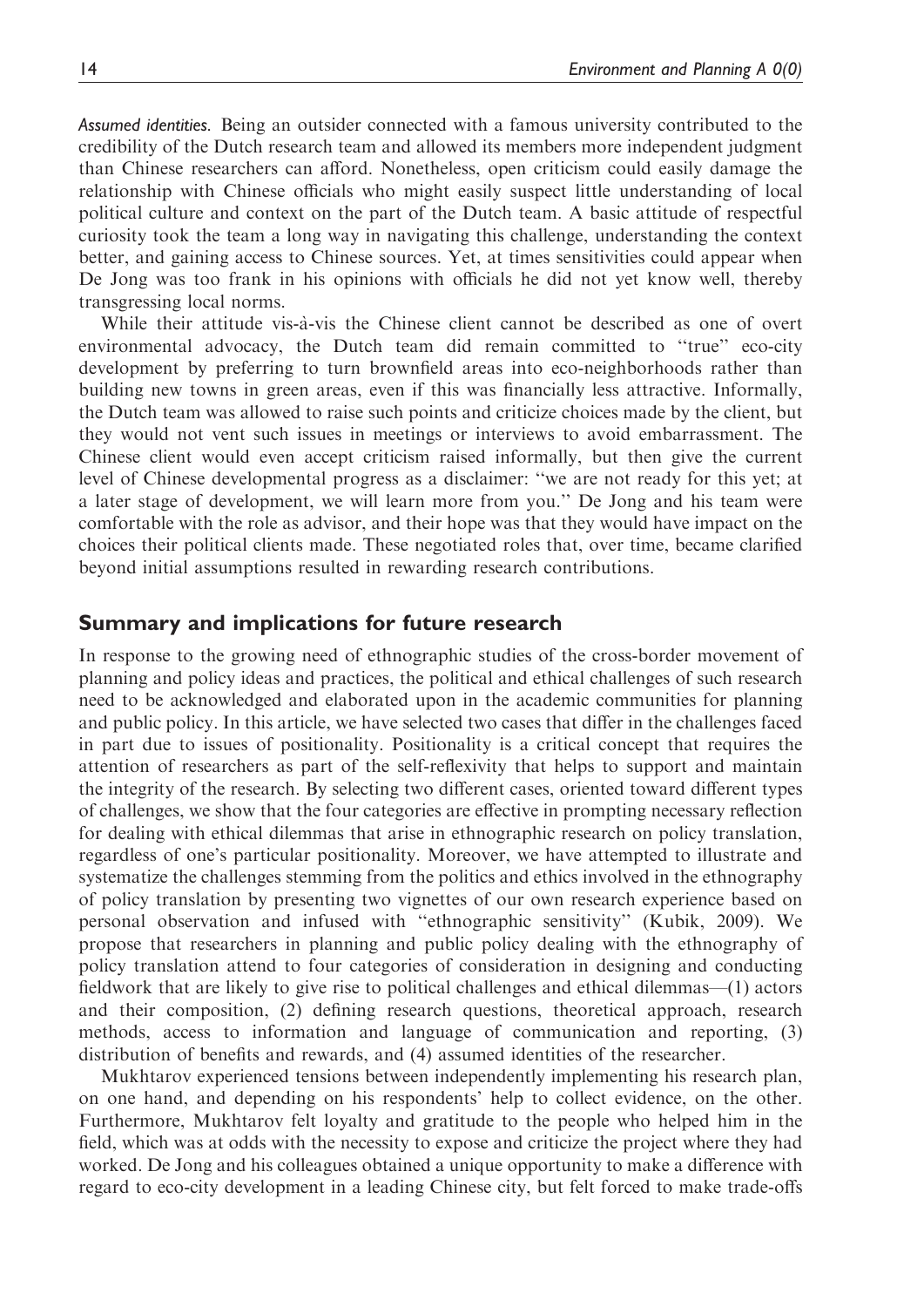between their independent judgment on what they thought was ecologically sustainable against the imperative of respecting the primacy of economic growth permeating Chinese decision-making on urban development. They also had to accept that Dutch public servants took over the lead in a Sino-Dutch project De Jong had initiated and that he subsequently met with the limited political power academic advisors can exert in the decision-making processes.

All four categories of consideration mentioned above have to do with shifting roles of a researcher and the need for reflexivity and positionality in research design and implementation. The norms of reflexivity and positionality become particularly important for a researcher who wishes to remain transparent, honest, yet effective and focused. As Sultana (2007: 383) writes ''being reflexive is important in situating the research and knowledge production so that ethical commitments can be maintained.'' Klotzbucher (2014), in the context of his fieldwork in China, also argues that researchers may need to be ''obedient'' and go with what the governments or clients want, but they at the very least need to be reflexive about their choices and the silences, or the policy options which could have been put in place otherwise and produce ''policies otherwise'' (Clarke et al., 2015). One may indeed envision the notion of ''policies otherwise'' with a normative charge to it, that of uncovering, problematizing, and offering counter-hegemonic narratives (Gould, 2004; Mukhtarov, 2016; Rojas, 2007).

As mentioned above, we acknowledge that we developed this checklist after our fieldwork based on a retrospective interpretation of the events in which we participated. We did therefore not intentionally use these points for preparation or on-the-spot understanding of emerging difficulties. However, we suggest that knowing about the importance of these four categories of consideration in advance would contribute to the preparedness of researchers in facing these challenges and dilemmas with a coherent set of strategies, and possibly, resulting in fewer frictions with colleagues or informants. Our goal with this paper is not to provide a ''how-to'' guide for researchers, but rather to raise points for reflection for individual situations and to facilitate the process of preparation and foresight.

We call the attention of researchers to four categories of consideration in an exercise of reflexivity and positionality in research design and fieldwork, two methodological approaches that are widely discussed in the methodology literature (Gould, 2004; Pachirat, 2009; Schwartz-Shea and Yanow, 2012). Reflexivity urges critical researchers to navigate dilemmas and challenges between the worlds of ''codified'' research ethics articulated within the Institutional Review Boards, and one's own sense of justice and appropriateness (Fujii, 2012; Pierce, 2012). In other words, reflexivity is about being transparent about possible impacts of researcher's values, worldview, and ideas on her particular knowledge claims. Positionality, in turn, refers to the need to find a responsible and serviceable way to situate oneself and must make the researcher aware of the impacts one's own demographic features and relationships developed in the field has on the process of knowledge production (Gould, 2004: 271; Schwartz-Shea and Yanow, 2012: 67–68). We feel that reflexivity and positionality are necessary and important and will help navigate the ethical and political challenges in the ethnography of policy translation (Fournier and Grey, 2000); in other words, being reflexive and positionally conscious may, in general, be a necessity for an ethnographer. It is however unlikely that reflexivity and positionality are sufficient to prompt and resolve the ethical dilemmas and the political precariousness of one's work as such. Nevertheless, these concepts are crucial to maintaining research integrity in the face of ethical challenges. We suggest that paying ex-ante attention to the four categories suggested above adds practical flesh and bone to reflexivity and positionality as mentioned above by making the dilemmas and issues to be addressed more tangible.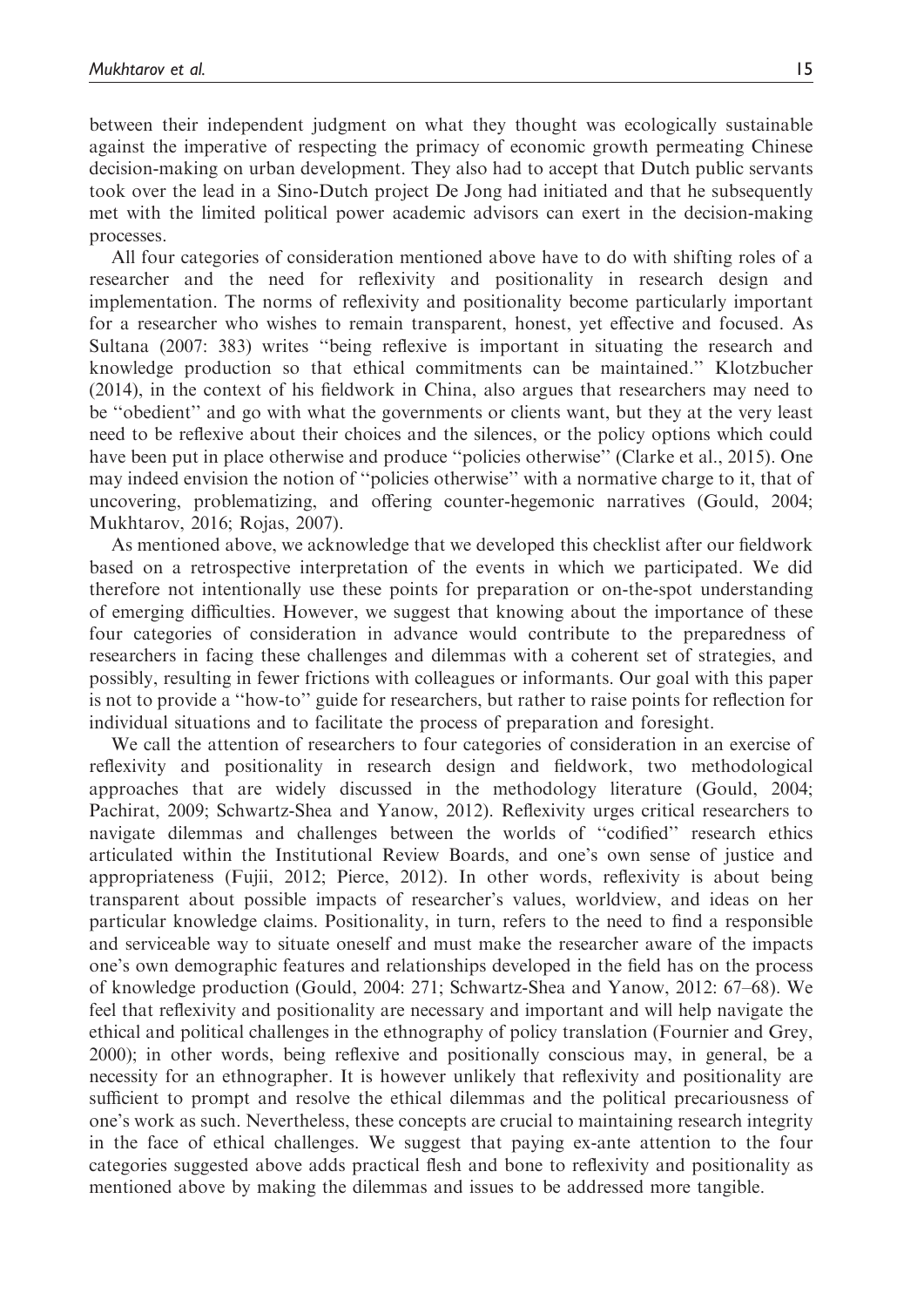This paper contributes to the limited literature engaging with the subject of the ethics and politics of ethnography, specifically studying policy mobilities and translation. This is a relatively new subject for the urban planning and public policy audiences and we hope to draw attention to these issues and stimulate more research and sharing of research experiences.

#### Declaration of Conflicting Interests

The author(s) declared no potential conflicts of interest with respect to the research, authorship, and/or publication of this article.

#### Funding

The author(s) received no financial support for the research, authorship, and/or publication of this article.

#### **References**

- Barham J (1996) The Southeastern Anatolia Project: Irrigation Transforms he area's prospects. Financial Times Survey (Turkey) 3–4 June.
- Benoit C, Jansson M, Miller A, et al. (2005) Community-academic research on hard-to-reach populations: Benefits and challenges. Qualitative Health Research 15(2): 263–282.
- Beauchamp T and Childress J (2008) Principles of Biomedical Ethics, 6th edn. Oxford: Oxford University Press.
- Benson D and Jordan A (2011) What we learnt from policy transfer research? Dolowitz and Marsh revisited. Political Studies Review 9(3): 366–378.
- Blaustein J (2015) Speaking Truth to Power: Policy Ethnography and Police Reform in Bosnia and Herzegovina. Oxford: Oxford University Press.
- Buscher B (2014) Collaborative event ethnography: Between structural power and empirical nuance? Global Environmental Politics 14(3): 132–138.
- Burawoy M (2009) The Extended Case Study Method: Four Countries, Four Decades, Four Great Transformations and One Theoretical Traditions. Berkeley: University of California Press.
- Burawoy M (2001) Manufacturing the global. *Ethnography* 2:  $147-159$ .
- Burawoy M (2008) Extended case study method. Sociological Theory 16: 4–33.
- Clarke J, Bainton D, Lendvai N, et al. (2015) Making Policy Move: Towards a Politics of Translation and Assemblage. Cambridge: Polity Press.
- Cleary ML (2013) Cross-cultural Research with Integrity: Collected Wisdom from Researchers in Social Settings. London: Palgrave Macmillan.
- Cook I, Ward KS and Ward K (2015) Post-war planning and policy tourism: The international study tours of the Town and Country Planning Association 1947–1961. Planning, Theory and Practice 16(2): 184–205.
- Cook I and Ward K (2012) Conferences, informational infrastructures, mobile policies: the process of getting Sweden 'BID' ready. European Urban and Regional Studies 19(2): 137–152.
- Comaroff J and Comaroff J (2003) Ethnography on an awkward scale: Postcolonial anthropology and the violence of abstraction. Ethnography 4(2): 147–179.
- Conceptualising Policy: Technologies of Governance and the Politics of Visibility (2011) In: Shore C, Wright S, and Pero` D (ed) *Policy Worlds: Anthropology and the Analysis of Contemporary Power.* New York: Berghahn Books, pp.1–26.
- Daniell KA (2012) Co-engineering and Participatory Water Management: Organizational Challenges for Water Governance. Report for the UNESCO International Hydrology Series. Cambridge: Cambridge University Press.
- De Jong M, Wang D and Yu C (2013a) Exploring the relevance of the eco-city concept in China: The case of Shenzhen Sino-Dutch Low Carbon City. Journal of Urban Technology 20(2): 95–113.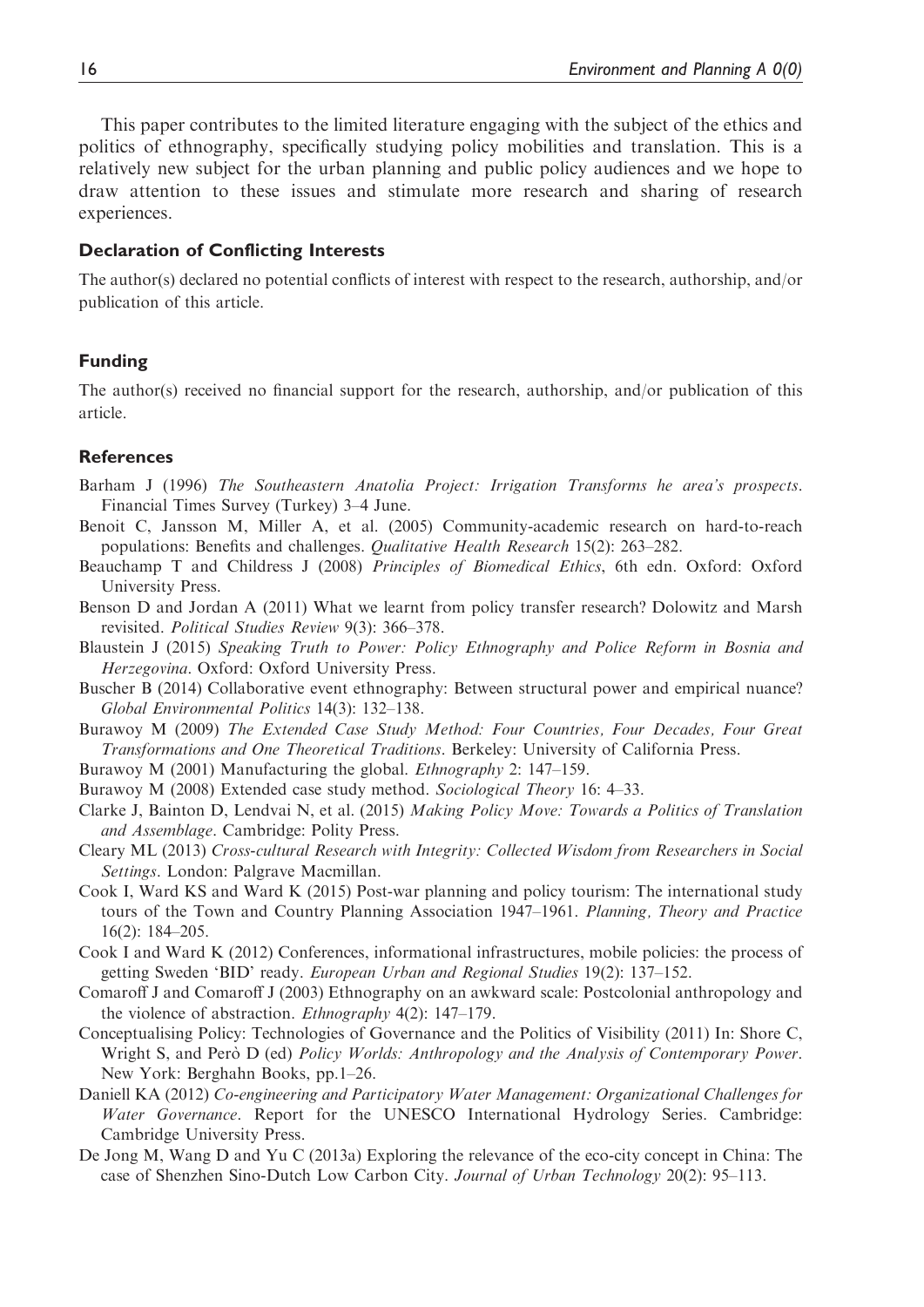- De Jong M, Yu C, Chen X, et al. (2013b) Developing robust organizational frameworks for Sinoforeign eco-cities: Comparing Sino-Dutch Shenzhen Low Carbon City with other initiatives. Journal of Cleaner Production 57: 209–220.
- De Jong M (2013) China's art of institutional bricolage: Selectiveness and gradualism in the policy transfer style of a nation. Policy and Society 32(2): 89–101.
- De Jong M and Edelenbos J (2007) An insider's look into policy transfer in transnational expert networks. European Planning Studies 15(5): 687–706.
- Dolowitz D and Marsh D (2000) Learning from abroad: The role of policy transfer in contemporary policy-making. Governance 13(1): 5–24.
- Escobar O (2014) Scripting deliberative policy-making: Dramaturgic policy analysis and engagement know-how. Journal of Comparative Policy Analysis: Research and Practice 17(3): 269–285.
- Fournier V and Grey C (2000) At the critical moment: Conditions and prospects for critical management studies. Human Relations 53(1): 7–32.
- Freeman R (2009) What is 'translation'? Evidence & Policy 5(4): 429–447.
- Fujii L (2012) Research ethics 101: Dilemmas and responsibilities. Political Science and Politics 45: 717–723.
- GAP-RDA (2002) GAP Regional Development Plan: Executive summary. Ankara, Turkey: GAP-RDA.
- Gould J (2004) Positionality and scale: Methodological issues in the ethnography of aid. In: Gould J and Marcussen HS (eds) Ethnographies of Aid. Exploring Development Texts and Encounters. HS Occasional Paper 24. Roskilde: International Development Studies, pp. 266–293.
- Harris L (2008) Water rich, resource poor: Intersections of gender, poverty, and vulnerability in newly irrigated areas of south-eastern Turkey. World Development 20(10): 20.
- Kingfisher C (2013) A Policy Travelogue: Tracing Welfare Reform in Auoteroa/New Zealand and Canada. New York: Berghahn.
- Klotzbucher S (2014) ''Embedded Research'' in Collaborative Fieldwork. Journal of Current Chinese Affairs 43(2): 65–85.
- Kubik J (2009) Ethnography of politics: Foundations, applications, prospects. In: Schatz E (ed.) Political Ethnography: What Immersion Contributes to the Study of Power. Chicago: Chicago University Press, pp. 25–53.
- Lendvai N and Stubbs P (2009) Assemblages, translation, and intermediaries in South East Europe. European Societies 11(5): 673–695.
- Marcus G (1998) Ethnography Through Thick and Thin. Princeton: Princeton University Press.
- Marsden G and Stead D (2011) Policy transfer and learning in the field of transport: A review of concepts and evidence. Transport Policy 18(3): 492–500.
- Maybin J (2014) Policy analysis and policy know-how: a case study of civil servants in England's department of health. Journal of Comparative Policy Analysis: Research and Practice 17(3): 286–304.
- McCann E and Ward K (2013) A multi-disciplinary approach to policy transfer research: geographies, assemblages, mobilities and mutations. Policy Studies 34(2): 2–18.
- McCann E and Ward K (2012) Assembling urbanism: Following policies and ''studying through'' the sites and situations of policy making. Environment and Planning A 44(1): 42–51.
- McCann E and Ward K (2011) Mobile Urbanism: Cities and Policymaking in the Global Age. Minneapolis: University of Minnesota Press.
- McNeil D and St. Clair AL (2013) The World Bank's expertise: Observant participation in the world development report 2006, equity and development. In: Mosse D (ed.) Adventures in Aidland: The Anthropology of Professionals in International Development. New York: Berghahn, pp. 103–123.
- Mosse D (2004) Is Good Policy Unimplementable? Reflections on the Ethnography of Aid Policy and Practice. Development and Change 35(4): 639–671.
- Mosse D (2006) Anti-social anthropology? Objectivity, objection, and the ethnography of public policy and professional communities. Journal of the Royal Anthropological Institute 12(4): 935–956.
- Mosse D (2011) Politics and Ethics: Ethnographies of Expert Knowledge and Professional Identities. In: Shore C, Wright S and Però D (eds) Policy Worlds: Anthropology and the Analysis of Contemporary Power. New York: Berghahn Books, pp.50–67.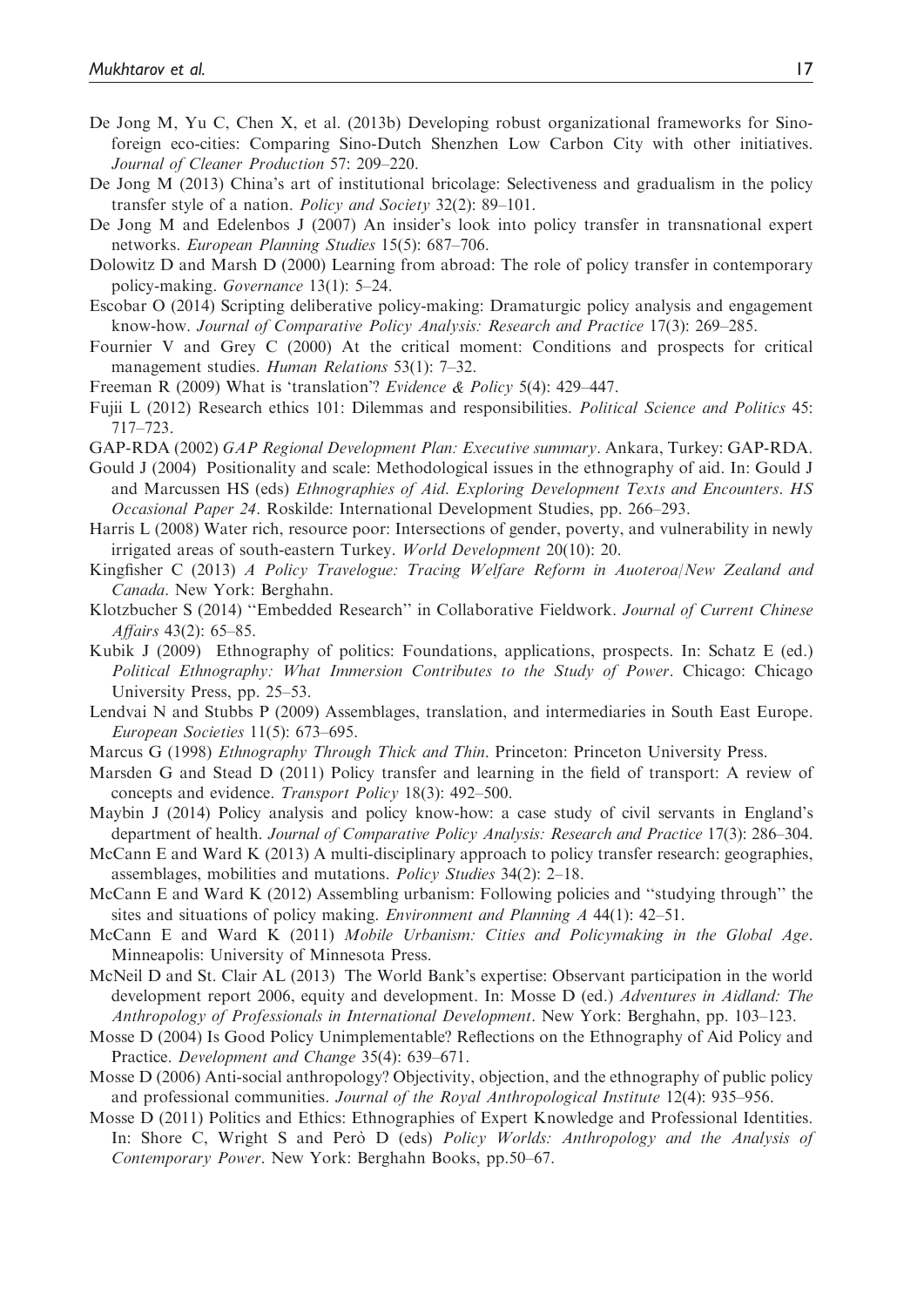- Mukhtarov F and Daniell K (forthcoming) Translation, diffusion and adaptation of water policy models. In: Conca K and Weindthal E (eds) Oxford Handbook of Water Politics and Policy. Oxford: Oxford University Press.
- Mukhtarov F, Fox S, Mukhamedova N and Wegerich K (2015) Institutional design in the face of contextual relevance: water user groups in Turkey, Azerbaijan and Uzbekistan. Environmental Science & Policy 53: 206–214.
- Mukhtarov F (2016) Policies on the move: Translation, assemblages and ethnography. *Environment* and Planning C. DOI: 10.1177/0263774X16663506.
- Mukhtarov F (2014) Rethinking the travel of ideas: Policy translation in the water sector. *Policy and* Politics 42(1): 71–88.
- Mukhtarov F (2009) The hegemony of integrated water resources management: A study of policy translation in England, Turkey and Kazakhstan. PhD Thesis, Department of Environmental Sciences and Policy, Central European University, Hungary.
- Mukhtarov F (2008) Intellectual history and current status of integrated water resources management: A global perspective. In: Pahl-Wostl C, Kabat P and Möltgen J (eds) Adaptive and Integrated Water Management: Coping With Complexity and Uncertainty. Heidelberg, Berlin: Springer, pp. 167–187.
- Pachirat T (2011) Every Twelve Second: Industrialized Slaughter and the Politics of Sight. New Haven: Yale University Press.
- Pachirat T (2009) The Political in Political Ethnography: Dispatches from the Kill Floor. In: Schatz E (ed.) Political Ethnography: What Immersion Contributes to the Study of Power. Chicago: Chicago University Press, pp. 143–163.
- Peck J and Theodore N (2015) Fast Policy: Experimental Statecraft at the Thresholds of Neo-liberalism. Minneapolis: University of Minnesota Press.
- Peck J and Theodore N (2012) Follow the policy: A distended case approach. Environment and Planning A 44: 21–30.
- Peck J and Theodore N (2010) Mobilizing policy: Models, methods, and mutations. Geoforum 41(2): 169–174.
- Pierce R (2012) A Place for Ethics, A Place for Advocacy? American Journal of Bioethics 12(8).
- Pratt M (1991) Arts of the Contact Zone. Profession 33–40.
- Pow C (2014) License to travel. City 18(3): 287–306.
- Prince R (2010) Policy transfer as policy assemblage: Making policy for creative industries in New Zealand. Environment and Planning A 42: 169–186.
- Rojas C (2007) International Political Economy/Development Otherwise. Globalizations 4(4): 573–587.
- Schatz E (2009) *Political Ethnography: What Immersion Contributes to the Study of Power*. Chicago: Chicago University Press.
- Schwartz-Shea P and Yanow D (2012) Interpretive Research Design: Concepts and Processes. London: Routledge.
- Shore C and Wright S (1997) Anthropology of Policy: Perspectives on Governance and Power. Abington: Routledge.
- Shore C, Wright S and Pero D (2001) Policy Worlds Anthropology and the Analysis of Contemporary Power. London: Berghahn Press.
- Simmons B, Dobbin F and Garrett G (2007) The global diffusion of public policies: Social construction, coercion, competition or learning? Annual Review of Sociology 33: 449–472.
- Stone D (2012) Transfer and translation of policy. Policy Studies 3(6): 483–499.
- Stubbs P (2014) Ethnographies of aid and development. Suomen Antropologi: Journal of the Finnish Anthropological Society 39(3): 14–23.
- Sultana F (2007) Reflexivity, positionality and participatory ethics: Negotiating fieldwork dilemmas in international research. ACME: E-Journal for Critical Geographies 6(3): 374–385.
- Turkish Statistical Institute (2015) Population and Demography Statistics. [http://www.tuik.gov.tr/](http://www.tuik.gov.tr/UstMenu.do?metod=temelist) [UstMenu.do?metod=temelist](http://www.tuik.gov.tr/UstMenu.do?metod=temelist) (accessed 15 July 2016).
- United Nations Development Programme (UNDP) (2016) Mitigating the Impact of Syrian Crisis on Southeastern Anatolia Region. Available at: [www.tr.undp.org/content/turkey/en/home/operations/](www.tr.undp.org/content/turkey/en/home/operations/projects/poverty_reduction/mitigating-the-impact-of-syrian-crisis-on-southeast-anatolia-reg.html)